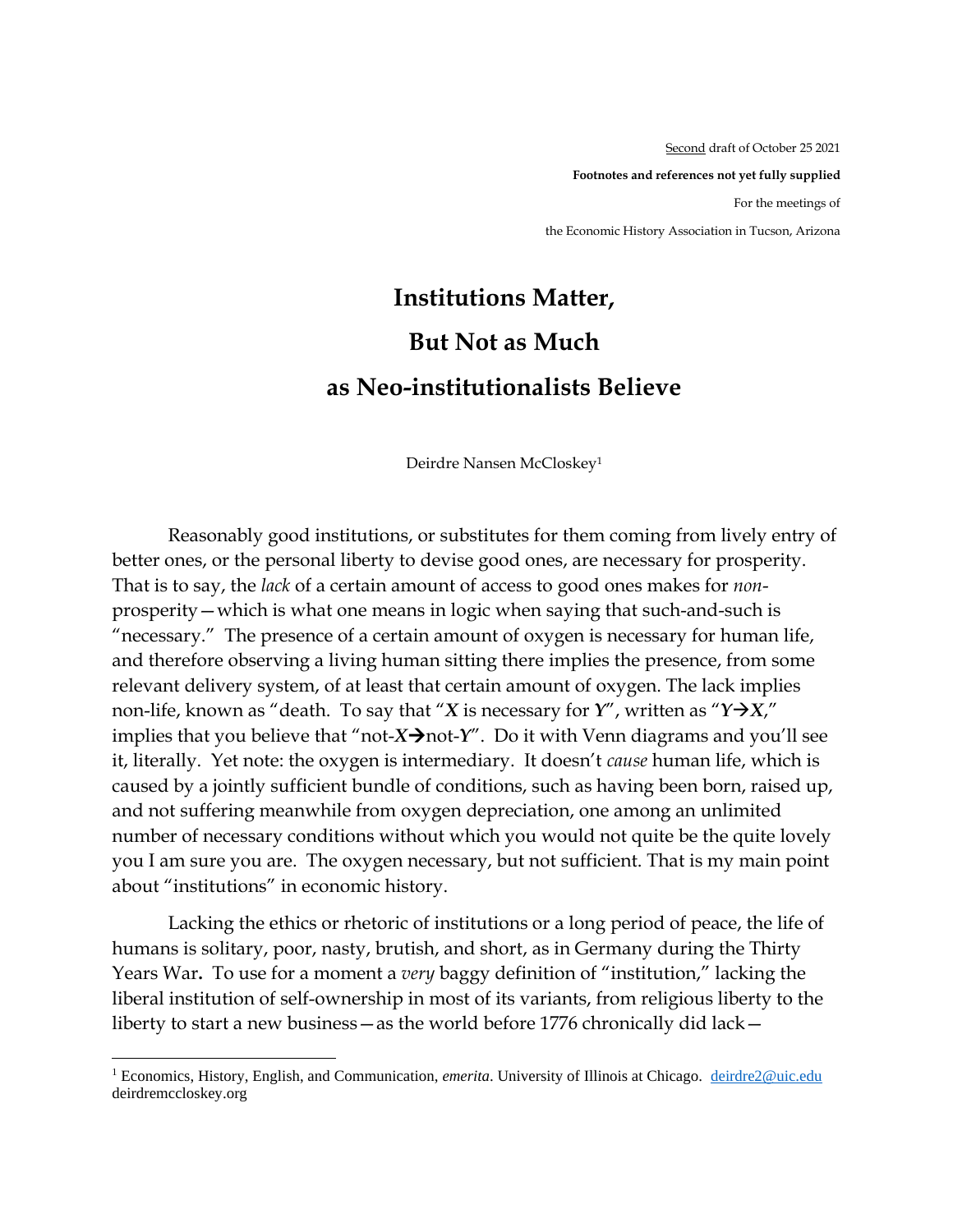innovation is stifled, especially that matter of starting a new business. Such a lack yields the same outcome, poor, nasty, brutish, and short. Joel Mokyr gives a nice instance in which the members of the city council of a German city in the late 16<sup>th</sup> century voted in secret to drown in the local river an inventor whose invention would they believed cause unemployment. The Ottoman sultan was said to throw an inventor off a cliff. And so forth, down to modern luddites and protectionists and industrial planners.

In other words, you can explain why nations long *failed* (Britain before 1776), or now keep on failing (Egypt), or are busy devising fresh plans to commence failing (China now)—and can discern thereby the origins of poverty. You can explain the failures by noting the nasty incentives facing elites that, as Daron Acemoglu and James Robinson argued in 2012, have led most nations for millennia a little or a lot away from the rule of law and of alienable property rights and the rest of the weakly necessary conditions for efficient allocation. It's a useful thought, if a trifle shop-worn by now, two and a half centuries after its first articulation.

Modern enrichment, however, has depended not on allocation but on innovation. And the lacks on which the neo-institutionalists focus (as did at first the liberals in the 18th century) entail static effects that have remote and secondary, and anyway unargued and unsupported and above all unmeasured, influences on innovation—in particular on the liberal permission to innovate despite vested interests. The early liberals like Smith therefore didn't realize how very rich the liberal permission would eventually make us.

And therefore neo-institutionalism with its focus on alleged necessary causes and therefore on *failures* cannot explain the modern world, in its ever-widening number nowadays of parts wonderfully succeeding. The World Bank reckons that the rate of improvement of real income per person in the world is and will continue to be about 2 percent per year, which seems a good guess. By the rule of 72, the average person in the planet will by the end of the century be four times better off than China and Brazil are now, which will be half again as high as US income now. New success, not old failure.

You can only explain why nations such as Britain and Japan and Botswana *succeed*, that is, by discerning in a proper economic science the strongly *sufficient* as against the weakly *necessary* origins of our startling modern prosperity. Alexander Gerschenkron long ago made the characteristically economic point about substitutes along institutions, and against the historical notion of necessary "prerequisites" for the Great Enrichment. Other institutions, he claimed, such as German banks and the Tsarist state, could substitute for the laissez-faire entrepreneurship of Britain. Gerschenkron and I seek the jointly sufficient conditions for success.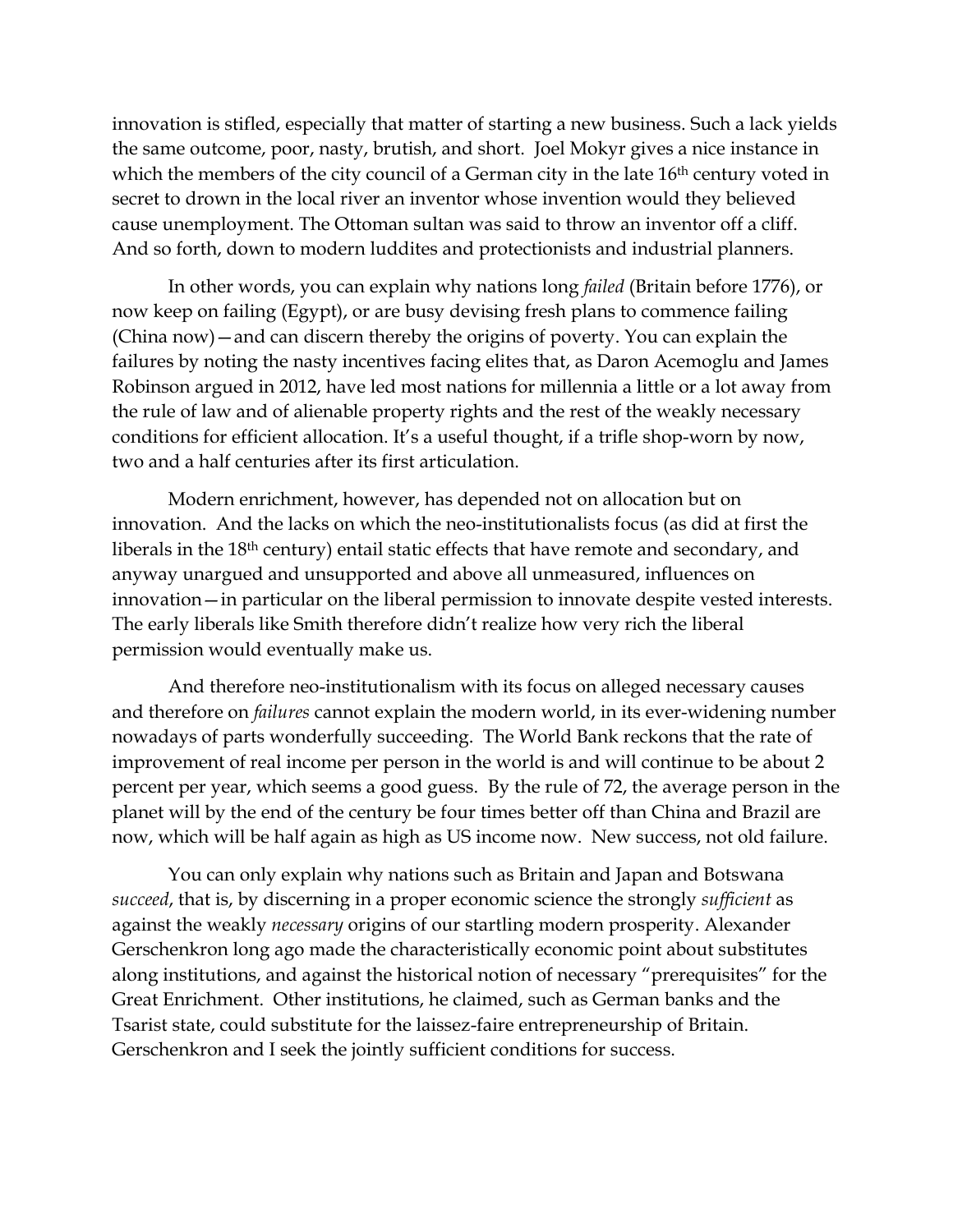Necessary conditions are commonplace. But the sufficiencies are decidedly not. You can for example note with Francis Hutcheson of Belfast and Glasgow, or Elinor Ostrom, the sufficient cooperativeness, and note with his student Adam Smith of Glasgow and Edinburgh, or Friedrich Hayek, the inspiring liberties, jointly sufficient, that led a few nations, such as Holland and Britain early and the US, Sweden, and Korea late, toward innovation and enterprise and betterment. The right combination of substitutable causes are a sufficient and scientific expiation of the Great Enrichment 1776 to the present. It answers the central question in economic history, the nature and causes of the wealth of nations. Economists and economic historians have struggled to acknowledge sufficiency as against necessity now for about a century, running through capital accumulation and other mechanics of growth theory but finding that they don't factually work as science. The economists and economic historians keep falling back into intermediate necessities, which are easy to spot but are not the real causes. And they do not look for sufficiencies causing the stunning innovation of the past two centuries, which are harder to spot—but are the causes we seek.

The "institution" (to go for a moment along win the baggy definition) of liberal self-ownership was central. It entails that no one except an actual child or an actual prisoner is to be treated as a child or a slave. Going on treating people as children or slaves, unable in the face of their parents or masters to say No, *might* have nonetheless yielded the explosion of innovation seen after 1776. Ancient tyrants and modern statists think it does. Not to worry, they say: if a master will but firmly rule, instruct, enslave, dominate, infantilize, plan, all will be well. But in contingent historical fact, such topdown mastering did not yield much innovation. The claim is empirical, not logical. The tyrants and statists have proven to be wrong in fact about innovation.2 Liberty notably increased during the two centuries after 1776, yielding an ideology and a fact of "innovism" (a word to be preferred to the scientifically misleading word "capitalism"). And all our joy.

The recency of innovism does not mean, as is sometimes supposed, that the centuries before saw few trades in land, labor, capital, and goods. Yes, trade was *necessary* for explosive modern innovism. Imagine closing down *all* trading, international, local, personal, and you see why it's necessary, and why Smith emphasized it in a world of 1776 still witnessing only rather modest innovation modest at any rate compared with the explosion that liberalism soon began to yield in the 19th century. Yet trade is clearly not sufficient, or else modern enrichment would have happened in ancient Babylon or the Indus Valley civilization or in Mayan society trading vigorously using cocoa beans for money among its city states. The Indian Ocean was a much bigger trading emporium for centuries before the Atlantic came into

<sup>2</sup> For the data on this, see McCloskey and Mingardi 2020.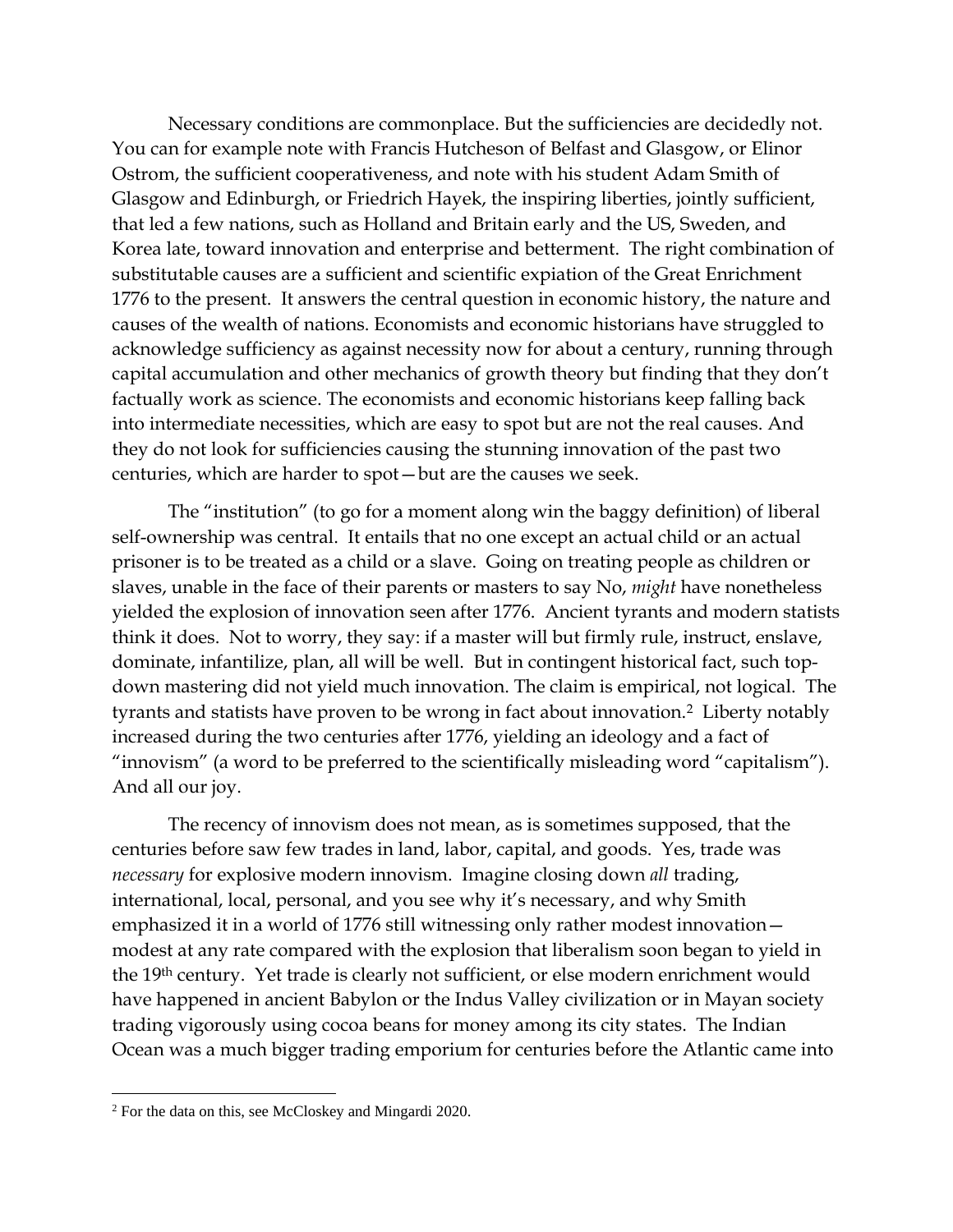its own. That is, modern economic growth has *not* been mainly about getting by trade to some place's given production possibility curve, if starting from inside it; or starting out on the wrong place along it, and then getting right; or being able suddenly to get a little bit outside it by trade with foreigners.

All such static effects are lovely to diagram and easy to teach. Joel Mokyr, who is affectionate towards neo-institutionalism, if unwilling quite to stake scientific life on it, wrote against my point about such little static gains that "Szostak (1991) has listed many of them: economies of scale and standardization of product quality were uppermost as well as more effective competition and impersonal trading at arm's length with unknown people. Market integration also affected human capital formation. Kelly, Mokyr and Ó Gráda, 2021 show that regional specialization increased the rate of return on investment in apprenticeship."3 All that is true, I am sure. But such interesting reallocations and lovely efficacies are not an explanation for the explosion outward of production possibilities per person by a factor of 30 and more, 1776 to the present. They are 2 percent improvements nationally speaking, here and there. The famous and massive enclosure movement of the 18th century, I argued long ago and Robert Allen confirmed, increased national income by a mere 2 percent. It takes 2 percenters in the number of fifteen hundred to yield the Great Enrichment. Obviously, what needs to be explained is not the adjustments here and there that made three or four breaking waves of innovations,  $2 + 2 + 2 + 2$ , but the unprecedent tsunami that made for 1,500 of them.

Trade and specialization and economies of scale limited by the extent of the market are engines of efficiency – of satisfactory if routine if even a little improved circulation—not of radical growth. After all, the evidence of the Blombos Cave in 70,000 BCE or Sumer in 2,000 BCE or the Athenian agora in 430 BCE shows a great deal of trade in most societies of Homo sapiens. It achieves a rough efficiency, getting on to the existing production possibility curve, or thereabouts. Yet in such places no explosive growth happened, until northwestern Europe two centuries ago showed the way, with liberalism.

People in the European Middle Ages engaged in trade of goods and factors of production most vigorously, contrary to a common if unhistorical and non-quantitative understanding—such as in the claim by Karl Polanyi and his followers that trade and property and wage labor are recent. In particular, with the exception of thorough-going tyrannies like Russia under most of its rulers since the 17<sup>th</sup> century, landed property in most societies is secure—contrary to the unhistorical and non-quantitative claim by Douglass North and his followers that its security awaited 1689. The English institutions of property and contracts were well established before the time of Edward I.

<sup>&</sup>lt;sup>3</sup> Mokyr 2021.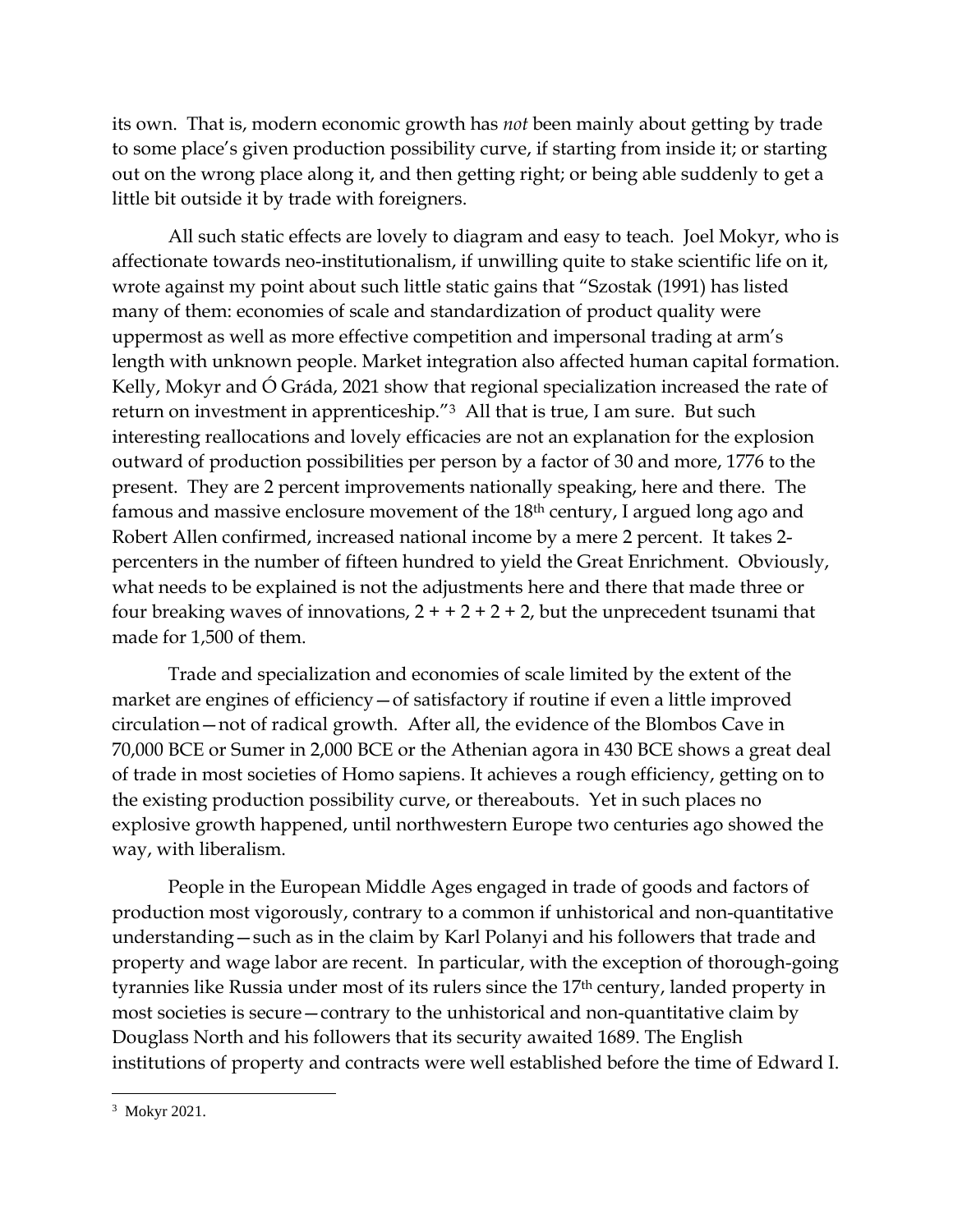That is to say, the institutions, resulting in good allocation—as prettily as they go into mathematics an diagrams—do not explain the Great Enrichment. Innovation does. Merely better allocation of, say, capital yields only Harberger triangles of enrichment, not 3,000 percent.

Humans of course have always innovated. But not until recently have they innovated rapidly enough to overcome Malthus. An ancient and modern contempt in many minds for the innovator, and the resulting control of innovation in most places, has radically slowed it. Merchants in Confucian countries were ranked below peasants, and only barely above might-soil men. No play of Shakespeare celebrates a bourgeois. Even Antonio the merchant of Venice is a right fool for love, love for the *aristocratico* Bassanio. And bourgeois Shylock in the play, though he does speak in dignified blank verse, is held in a contempt conventional in an England emptied of Jews until Oliver Cromwell. The contempt for the bourgeoisie (and Jews) was routine until the idea of liberalism changed social attitudes. The liberal and innovistic idea came from a Bourgeois Revaluation, at first in the Dutch Republic of the 16<sup>th</sup> and 17<sup>th</sup> centuries, following on Burgundian cities earlier, and then with a Dutch king and a Dutch stock market and a Dutch national debt in England, and then Scotland, and then the world. Commence even during wars was shown by the Dutch Revolt 1568-1648 and then by the French Wars 1792-1815 to make even the old elite more powerful, and so the elite decided to join in governing a polite and commercial people.

And then Manchester and Moscow and beyond experienced in their innovations the exercise of ideas by partially or wholly liberated people. People. Not institutions.

§

## Why is that?

Start with the obvious truth—denied by a neo-institutionalism satisfied with intermediate causes instead of ultimate ones—that human action must originate, every time, in a human brain. Long ago some African Homo sapiens had the idea of using a length of tough twine and the springy quality of some sticks to launch a little spear called an "arrow." Around the 8<sup>th</sup> century BCE someone traditionally called "Homer" had the idea of assembling a selection of the myths of the Greeks about the fall of Troy into a recitable and then write-downable epic poem called *The Iliad.* Someone actually called Mary Wollstonecraft had the idea in 1792 of playing off the French Declaration of the Rights of *Man* to write about the rights of *Woman*.

In particular, every one of the millions of ideational molecules in the explosion of economically significant innovations since 1776 started as a creative idea in someone's mind. The good ones among the ideas, succeeding by market selection in the economy and by aesthetic or practical selection in art and science, themselves often abetted by the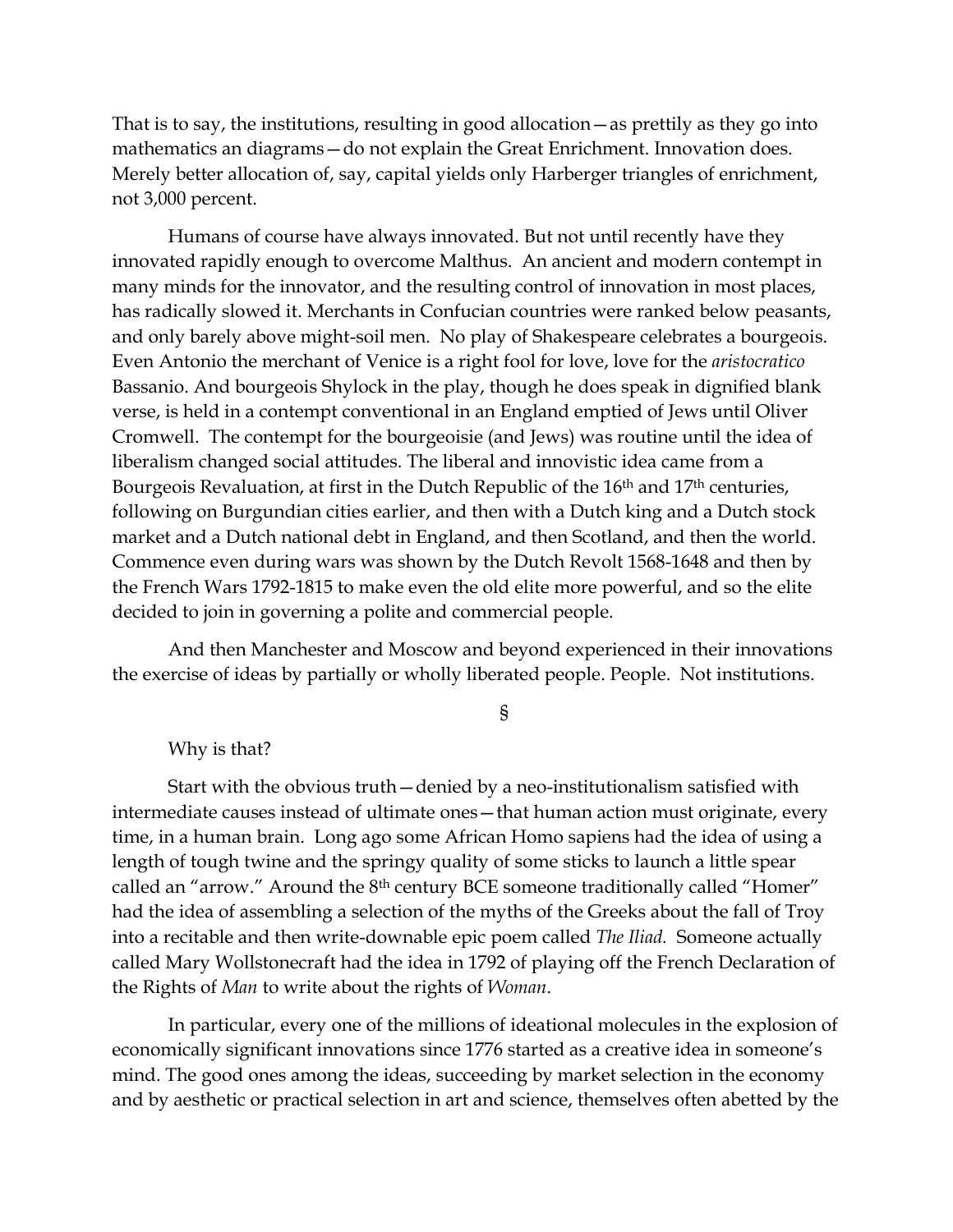liberal market, yielded at length the unprecedented Great Enrichment of a 3,000 percent increase of real income per person. If one allows for quality improvements, it was more like 10,000 precent. Such a magnitude sharply constrains what scientific explanations can be given.

Calling it "creativity," by the way, does not mean, in the style of the Romantic movement, that the ideational molecules were uncaused causes "dreamed up," as we say, by a lone "genius." An idea itself, such as the very idea of liberalism, can have individual and social, material and rhetorical causes, which one can look into. An economic science should do so, because our modern enrichment was caused by ideas, not by allocation. But anyway such an idea initiates every economic change—a disequilibrium, a disturbance to the circular flow, a \$100 bill dropped on the pavement, a deviation from the routine way of doing business or art or science. Printing. Portuguese "we must sail." Abolition. Sewerage. Photography. Electricity generation. Women's rights. The germ theory. Mail order. Powered flight. The internet.

Each molecule of innovation, when tested in commerce like the mail-order company in the 1890s or in collective judgment like the Good Roads movement in the 1920s, makes profitable in the economy this or that re-allocation of capital, labor, land, location, or previous ideas. The peddler's wagon and local general store declined, and the motel and the restaurant chain flourished. Such re-allocations are intermediate causes of supplementary commercial and social ideas, but they are outcomes entirely dependent on the first idea, the *primum mobile*. James Watt had the prime-mover idea that the heating up and cooling down of a steam engine's cylinder with each stroke was inefficient, and that therefore diverting the hot steam after each stroke to a separate condenser would be a good idea—though his fierce exercise of patent right granted in 1780 froze profitable new ideas about steam engines until the patent's expiration in 1800 (so much for the allegedly net positive effects of the institution of patents). When Watt's idea could have sex (says Matt Ridley) with other ideas it was sufficient for railways and steamships. Wilhelm von Humboldt had the idea in 1810 of combining teaching and research, in the first modern university, the University of Berlin. The idea was sufficient for the German lead in chemical research, while Oxbridge quarreled and dithered about chairs in chemistry replacing those in theology. Marie Curie neé Sklodowska had the idea in 1897 that radioactivity came from no chemical reaction of material molecules but from the very atoms. The idea was sufficient, after some sex with Hilbert spaces and the like, for modern particle physics. Konrad Adenauer, when autos became fast and roads smooth and crashes horrific, did not have the original and German idea of the limited access and divided highway, but as Mayor of Cologne he did have the idea of implementing the first actual *Autobahn*, in August 1932. Malcolm McLean in early 1950s had the idea for containerization, and implemented it in 1956. The idea was sufficient, together with a few helpful necessary if obvious conditions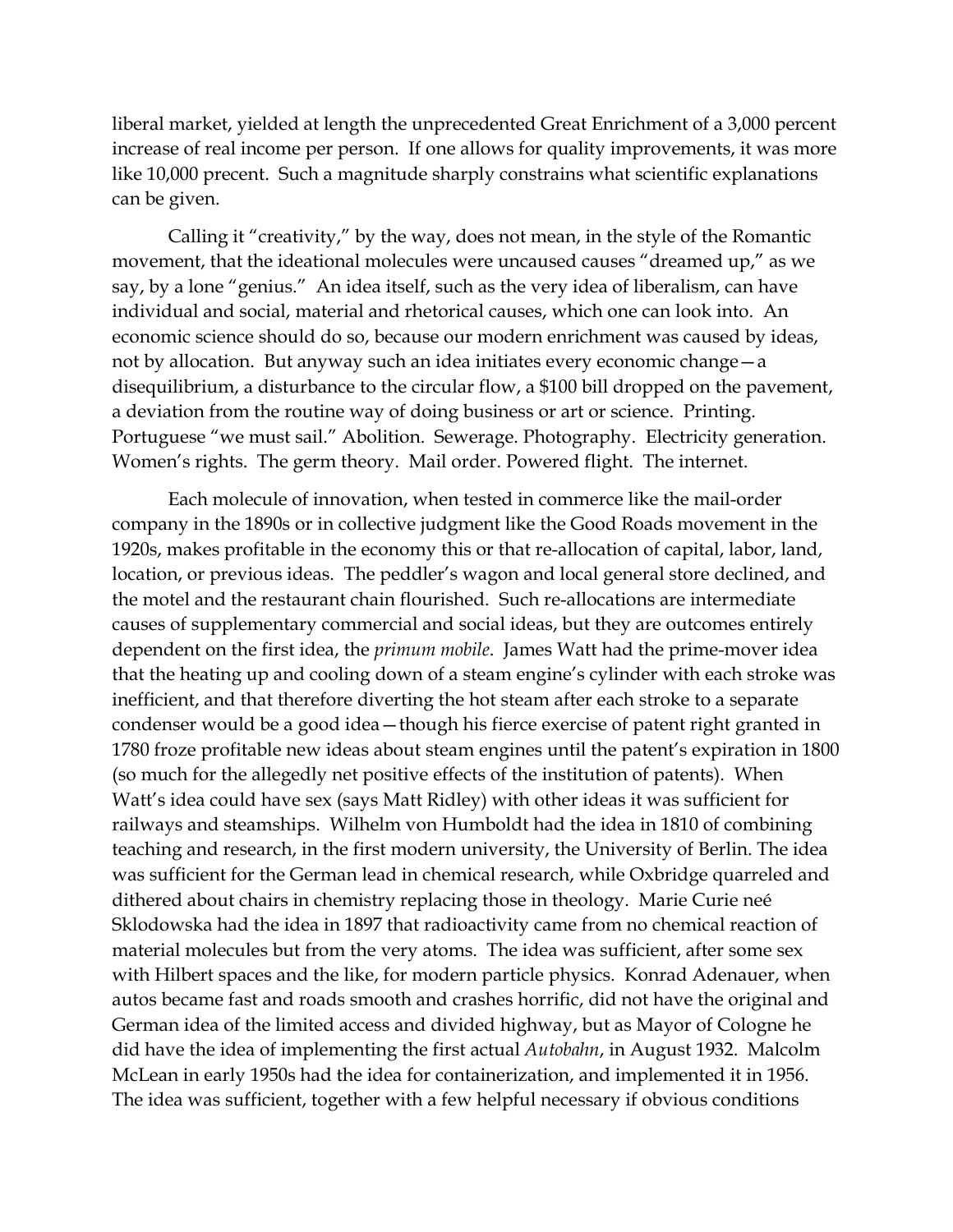such as getting around the (justified) luddite fears of longshoremen, for modern cargo transport.

And—highly relevant to the particular history of economic thought adumbrated here—the amiable and persistent Robert William Fogel had the idea in 1960 of applying modern economics to the institutional change called the Union Pacific Railway, and then in 1974 with Stanley Engerman of applying it to the Peculiar Institution of US slavery. The idea when imitated by the rest of us was sufficient for scientific advance in cliometrics. Fogel's co-winner of the 1993 Nobel for thus inventing cliometrics in that happy dawn of the 1960s, the amiable and persistent Douglass North, in 1990 had the further idea of renaming such institutions "the rules of the game." This later idea was sufficient in cliometrics eventually to divert scientific attention from the primary and jointly sufficient causes of the Great Enrichment, the ideas in human minds, and fixing attention rather on routines necessary only for allocation. Oddly, back during his prizewinning co-invention of cliometrics in the 1960s—unlike most of his predecessors in economic history such as Schmoller, Clapham, Gay, Ashton, and Fogel—Doug had at first placed unusually *little* weight on institutions, the rules of the game, and the ideas giving them lie. He himself credited his colleagues at the University of Washington in the 1970s—Yoram Barzel, Robert Paul Thomas, and above all S. N. S. Cheung—with pushing his thoughts towards institutions and their rules (though omitting the ideas, and therefore missing the cause of the modern world).

It is no great insight, then, to affirm that any innovation which is going to raise our game, as against maintaining it at its routine level—any new mechanical, biological, institutional, scientific, artistic, culinary, bureaucratic, entrepreneurial, athletic, personal idea—begins in a human mind. True, as the philosophers say, "instantiation" (Latin "giving an instance of") in word or action or thing is then necessary for an effect in the world. You have to actually build the *Autobahn.* But the root cause of the human instances of a bettering word or action or thing is a human idea. And after instantiation, the resulting institution, if that's what you want to call it, is always sustained by human ideas. An instantiated supreme court is meaningless without judges with an idea of professionalism in aid of a true idea of justice, such as Richard Joseph Goldstone standing against South African apartheid. Contrast the judges now in China and Russia, and the resulting practice.

The point is obvious. Corporations, partnerships, state offices, laboratories, trade unions, sports teams, law courts, universities, clubs, constitutions, families and other institutions do not think and therefore do not innovate. Not literally. Literally a single human thinks an idea, and then perhaps persuades others to think it likewise. Thus Spencer Silver and then Art Fry deep in 3M Corporation noticed the perpetually light stickiness of a certain glue, and invented thereby the Posi-It Note. People did it, not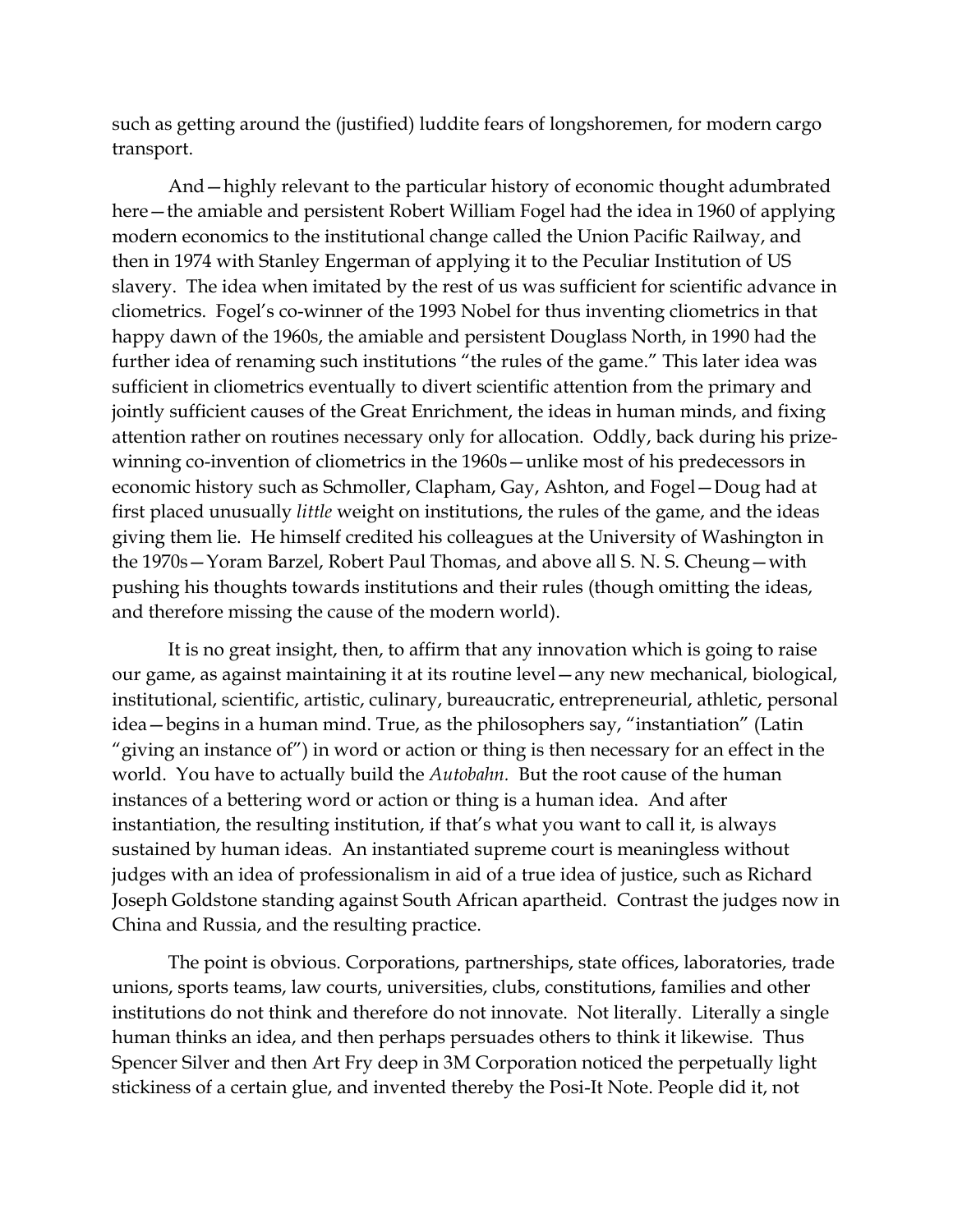institutions—though some officers of 3M had the good ancillary idea of providing a tolerant environment for its scientists, a local case of liberalism. The English style of knitting, the Danish dairy cooperative, the Messi turn in soccer all came out of some human's mind and will.

The historical point in application of this philosophical point is that the greatly expanded permission under modern liberalism to think, and then to act, closed the deal. The master idea causing innovism, 1776 to the present, was liberalism—the right to say No, and the permission to act on a Yes without human obstruction. In 1890 Josef Haydn, in the livery of the House of Esterházy, had to beg leave of his noble master to go to make his fortune in London. A century later, a European newly arrived in the Powder River country of Montana and Wyoming, asked a man he encountered, "Who is your master?" Said the American, "He ain't been born yet."<sup>4</sup>

§

Strangely, this obvious and obvioiusly important point has been mostly overlooked in economics and economic history. I myself overlooked it for decades, and most economists have for centuries, and now unsurprisingly it is overlooked in the neoinstitutionalism imitated by North.

In his last sole-authored book, *Understanding the Process of Economic Change*  (2005), Doug said repeatedly that he was interested in the source of ideas. Good for him. Wise move. But instead of turning to the literary, philosophic, humanistic writings since cuneiform on clay, scratches on turtle shells, glyphs on Toltec stone, which during four millennia have recorded a full and subtle conversation precisely about the source of ideas, Doug deferred to some fancied future of "brain science." That is, he believed that he was scientifically obligated to reduce ideas to matter, and then to the biological stimuli surrounding matter in the brain, every time. It is the materialist dogma. He took the mind to be the same thing as the brain, which is the principal error in the new phrenology of some schools of brain science.

Brain science of this sort is as though a close study of the physiology of Sandy Koufax's arm would give a sufficient account of his baseball pitching in 1966. Many actual brain scientists are more sensible. Raymond Tallis, himself a distinguished neuroscientist, reviewed favorably *Who's in Charge*?: *Free Will and the Science of the Brain* by Michael S. Gazzaniga, whom Tallis describes as "a towering figure in contemporary neurobiology." Tallis writes, sprinkling in phrases from Gazzaniga, "crucially, the true locus of this activity is not in the isolated brain," but "in the group interactions of many brains," which is why "analyzing single brains in isolation [the procedure in all behavioral economics and in much of experimental economics] cannot illuminate the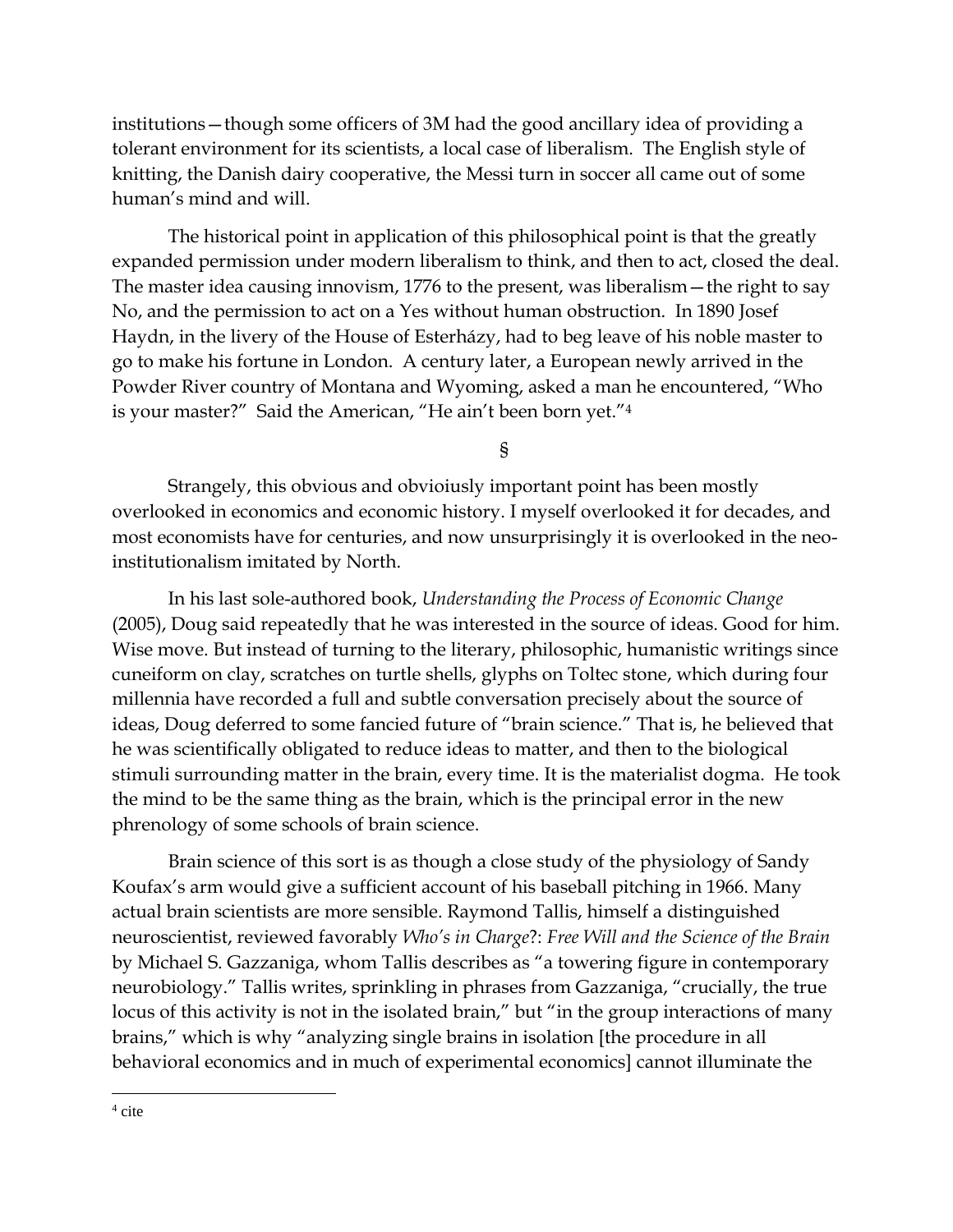capacity of responsibility," such as Justice Richard Joseph Goldstone. By contrast, "the community of minds is where our human consciousness is to be found, woven out of the innumerable interactions that our brains make possible." Responsibility, Gazzaniga says, "is not located in the brain." It is "an interaction between people, a social contract—an emergent phenomenon, irreducible to brain activity." So said Adam Smith in *The Theory of Moral Sentiments*. The experimental economist Bart Wilson, the pioneer of what we call "humanomics," makes the same point about the location of a sense of justice. To deploy an old joke among humanists, do we speak the language . . . or does the language speak us?

Most economists don't attribute the Great Enrichment to the creative mind—to the vital few, as the economic historian J. R. T. Hughes put it—or to the language spoken among minds—to the conversation, as the Dutch economist Arjo Klamer puts it. Most economists credit instead the intermediate tools the business artist picks up or invests in: capital formation, accumulation, institutions. It would be like explaining van Gogh's "Sunflowers" by leaving out Vincent's mind and will, and instead attributing the painting to the tube of synthetic chrome yellow number 1 he picked up, or the institution of the farmer's field in which he set up his easel to paint *en plein air*. Necessary, yes, but easily substituted for (his friend Gauguin painted indoors and did not use chrome yellow), and not sufficient within a very wide array of possible Gerschenkronian substitutes. His mind and will surely were sufficient. I repeat that van Gogh does not need to be seen as an uncaused cause. Surely the liberal ideas of the Netherlands and France and the UK that nourished his wit and mattered for his raising up. But to explain "Sunflowers" you will turn to Vincent, not to chrome yellow or property rights.

The biggest economic painting to be explained of course is that nature and causes of the wealth of nations. Airplanes instead of horses. Universities instead of illiteracy. Haute cuisine instead of black bread. Antibiotics instead of bleeding. 3,000 or 10,000 percent instead of a bare doubling in over four hundred years. The neo-institutionalists pass by the 3,000 percent, in favor of better allocation. Acemoglu and Robinson, Geoff Hodgson and Peter Boettke, Avner Greif and Joel Mokyr, to mention the neoinstitutionalists whose work I know best, (doubtless inadequately: I admit it; but let us converse), are all highly intelligent economic and historical scientists, who earnestly wish to find the truth about the economic painting. I warmly approve. Many of them are dear friends, and allies in other scientific endeavors. But they don't appear to see that institutions are intermediary between conception and creation, like capital. Capital such as a tube of synthetic chrome yellow number 1 is not causal without a bright idea for its use. Institutions such as a farmer's field in Arles are not causal without human ethics ("schmethics," said one them to me) and ideology and integrity.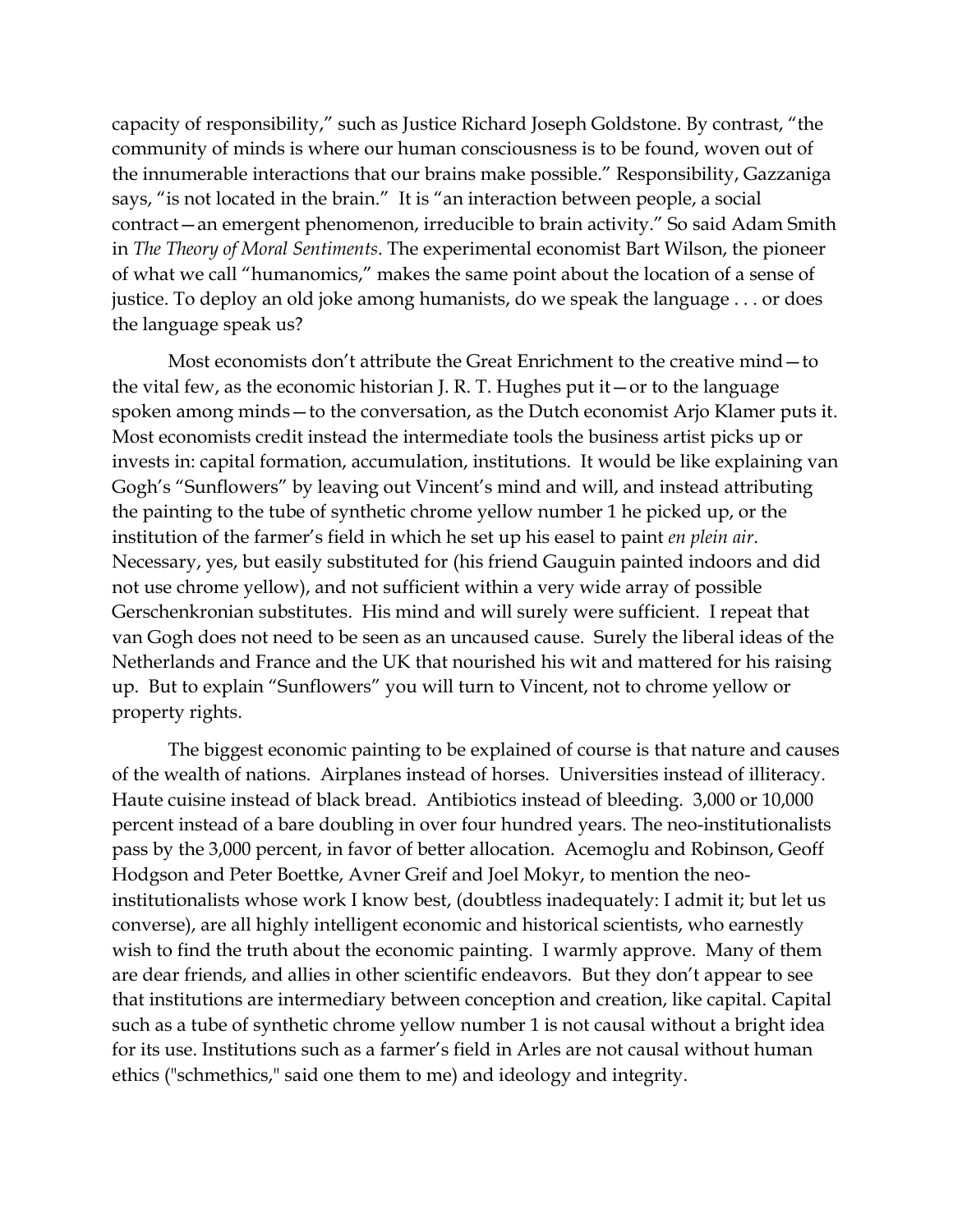And the intermediate capital and institutions, the paint and the field, themselves come of course from other ideas, rom French chemistry, for example, and French law, from the minds of Louis Vauquelin and Jean-Étienne-Marie Portalis. In human affairs it's ideas all the way down. An economic science therefore ought to attend to the conditions for good and bad ideas.

§

Neo-institutionalist economists have not really taken on the idea that ethical or rhetorical or ideological ideas matter, often quite independently of material incentives, and sometimes quite contrary to them. Going over the top at the Somme. Not cheating in your marriage. Facing up to scientific criticism of your economic history. Faith, love, courage. Not prudence only.

The neo-institutionalists and their fellow travelers keep falling back into arguments which say that formal institutions (let us symbolize them by *N* because the other term we want to conjure with, Ideas, also starts with the letter I) suffice for growth (*G*, into which we can throw other good outcomes):  $N \rightarrow G$ . The neo-institutionalists, in their practice as against their claims sometimes to be deeply interested in ideas, deny the force of *political* or *ethical* ideas. (If they re-define institutions to include ideas, as "*informal* institutions," of course, they are conceding the point, and making their theory into a tautology: "Ideas that cause growth cause growth." Well, fancy that.)

In particular, the neo-institutionalists deny the force of liberalism, an ethicopolitical idea first conceived by advanced intellectuals in northwestern Europe in the 18th century, such as Adam Smith's "obvious and simple system of natural liberty." Or else they rename liberalism as the "transition proper to open access societies," then claim to give it a materialist and prudence-only explanation, and then proceed to tautology. Thus Mokyr refers to Greif's "private order law," a most flexible definition of "institution," and praises "the idea of 'order without law' (Ellickson, 1991) in which people refrain from opportunistic behavior even without a third formal party threatening to punish them." But that is *Geist,* identity, ideology. Mokyr expressed astonishment that in London "commercial disputes rarely came to court," not realizing it would seem that this is the practice everywhere and at all times in business. He continues, as though it was peculiar to Britain, that "most business was conducted through informal codes of conduct."5 As is Mesopotamia, from the evidence of business correspondence on clay four thousand years ago.

The correct model, I say contrary to the neo-institutionalists, is not their  $N\rightarrow G$ , but the obvious and slightly more complicated system of [*N* and *I* and f(*N,I*)]→*G***.** The

<sup>&</sup>lt;sup>5</sup> Mokyr 2021. At the same place he misuses "gentlemanly," in a way that no  $18<sup>th</sup>$ -century Briton would have recognized. A gentleman as someone without an occupation.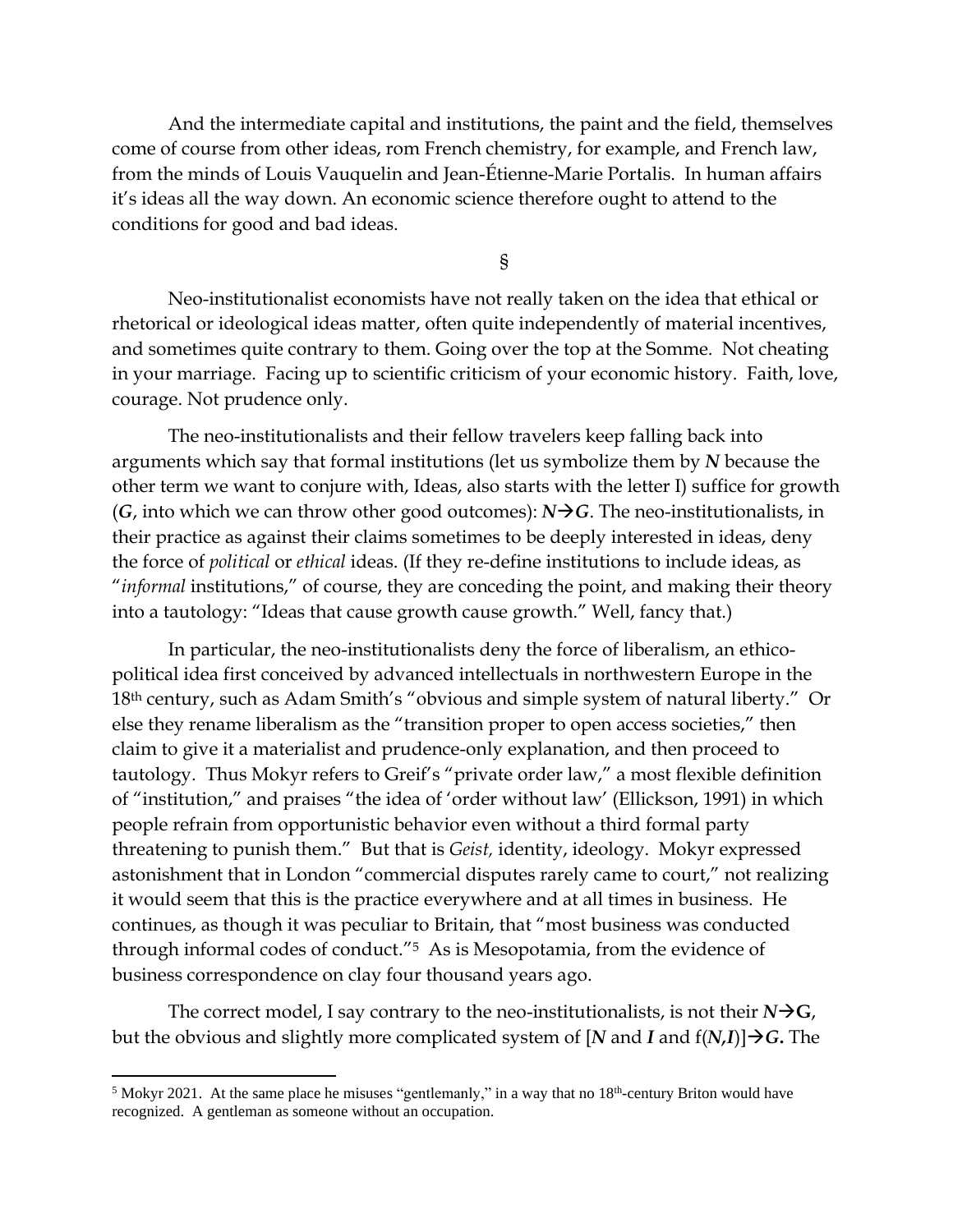Ideas, *I,* are to be understood as sound, pretty favorable ethical ideas about bourgeois and then working-class people acting in voluntary exchanges and trying out betterments such as the steam engine or, as Huck Finn put it, the idea of lighting out for the territories. The lighting out, or opening a hairdressing salon, or adopting an orphan, are economically important if modest innovations that even non-engineers can get an idea to do. Innovation is not only about the glorious lives of the engineers, as glorious as were John Ericsson or Isambard Kingdom Brunel. Likewise, the Institutions, *N*, are to be understood not as perfect incentives, but pretty good incentive structures for routines, such as the requirement to provide at common law a plausible claim of *stare decisis*, or the legal permission to *re*-invent mail-order retailing in the age of the internet, or the encouragement to light out for North Dakota in the oil boom. It includes as well the Interests (also an *N* in its second letter) that are claimed to drive rational-choice neoinstitutionalism, such as that of Acemoglu and Robinson, and of North, Weingast, and Wallis. The function f(*N,I*) acknowledges that ideas and institutions (and interests) interact.<sup>6</sup>

Yet ideas shape the way we think even about our interests, as in the Greed-Is-Good 1980s.<sup>7</sup> The second sentence of the US Declaration of Independence (penned by an enslaver even unto death) placed a steady pressure on US institutions to fulfill the promise of actual equality of permissions, a government of the people, by the people, for the people in which you were to be judged by the content of your character and not by the color of your skin. The institution of Chinese censorship after Tiananmen Square and then with still more force under Xi Jinping suppresses the idea that Hong Kong might be a good model for the nation.

And so it goes all over the life of a speaking species. We'd better study ideas in our science, because like atoms and molecules, and unlike earth, air, fire, and water, they run the scientific show. Ideas can be studied, as we study molecules and atoms with electronic microscopes and cloud chambers, by taking up that remarkable mindrevealing technique, which astonishingly is applicable even to dead people—intelligent reading.

In the present case, what actually changed in the 18th-century in Britain was *I*, ideas, not mainly *N*, institutions. Mistaken neo-institutionalist histories to the contrary, such as North and Weingast's essay in the *Journal of Economic History* about the Glorious Revolution of 1689 in its tricentennial year*,* institutions *N* did not change in Britain very much until late in the story. In some few respects the institutions began to change after the rise of philosophical radicalism and the Representation of the People Act of 1832, such as the then-novel passion for codifications of common law. They more

<sup>6</sup> Credit Persky.

<sup>&</sup>lt;sup>7</sup> as Mark McAdam of the University of Siegen pointed out to me.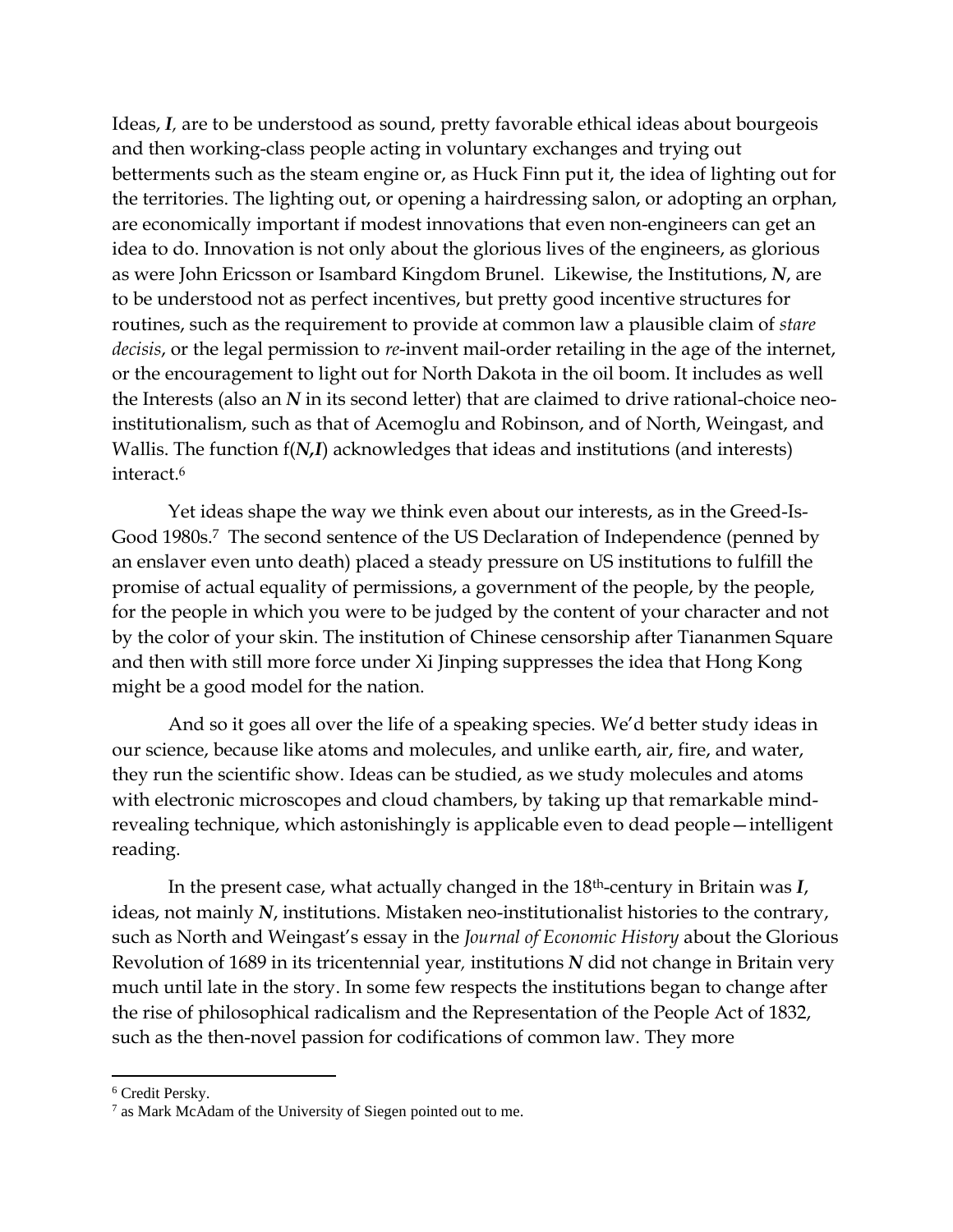significantly changed during Lloyd George's term as Chancellor of Exchequer 1908– 1915, and then again thirty years later with the Beveridge Report. All this was after the Great Enrichment, **G**, had got well under way.

I am not advocating, note, an equally simpleminded syllogism  $I \rightarrow G$ . People can cherish the ideals of liberty**,** as today the majority does in many nations from Burma to Byelorussia, and yet face institutions *N* such as an appropriately motivated army or police, or foreign relations, that keeps the imprisoning tyrant in charge. So it was for millennia, even when the idea of liberty occurred to people. In 1381 CE the defrocked priest John Ball was drawn and quartered at St. Albans for asking, "When Adam delved and Eve span, / Who was then the gentleman?" True, in the long run such an *I* may change the *N***,** as it has done repeatedly since 1776, or indeed since 1517 in church governance or since 1649 on whether an appointed king can be tried and executed, with satisfactory results in economic growth. Nor am I saying that the institutions of full liberty are necessary for growth every time. With a sufficiently good side-condition *I,*  such as "Keep tyranny in politics, but let people make money privately," China and Singapore provide counterexamples. Many economists in the West once believed the central planning in the Soviet Union was also one of those swell side ideas: "Keep tyranny in politics, but do *not* let people make money privately, that is, keeping tyranny in the economy also, but instead make Five-Year plans rationally". 8

If one believes the simple neo-institutionalism of North, Acemoglu, and others that, near enough,  $N\rightarrow G$ , it follows strictly, I've noted, that not- $G\rightarrow$ not-*N*. The hunt is on for institutions that failed, the sad not-*N* that explain why nations fail, resulting in more-sad not-**G**s, as in Acemoglu and Robinson's 2012 book, *Why Nations Fail*. But if one believes that [*N* and *I* and  $f(N,I) \rightarrow G$ ], then it follows in equally strict logic that not-*G*→*either* the existence of not-*N* (bad institutions) *or* not-*I* (bad ideas) *or* bad consequences of the interaction function f(*N,I*), *or* all of them. (By the way, this elementary point in logic has been known in the philosophy of science since 1914 as Duhem's Dilemma. In one line of symbolic logic it disposes of the Samuelsonian-Friedmanite falsificationism that underlies econometrics, and much of the other rhetoric of testing in economic science since the 1930s.) The hunt is on for either bad institutions or bad ideas or bad interactions between the two, with no presumption that hunting for the bad ideas or the bad interactions is somehow a lower scientific priority.

Get to it, you economic historians. Or you policy people. The World Bank now thinks that *N* $\rightarrow$ *G*, just as once it thought  $\Delta K \rightarrow G$ . Add institutions and stir, as once it added capital and stirred. But without the relevant *I*, provided by Pakistani lawyers trained in British traditions to stand on their professionalism against theocrats, or Danish engineers and economists trained in common sense standing against politicians,

<sup>8</sup> Cite David Levy on Samuelson.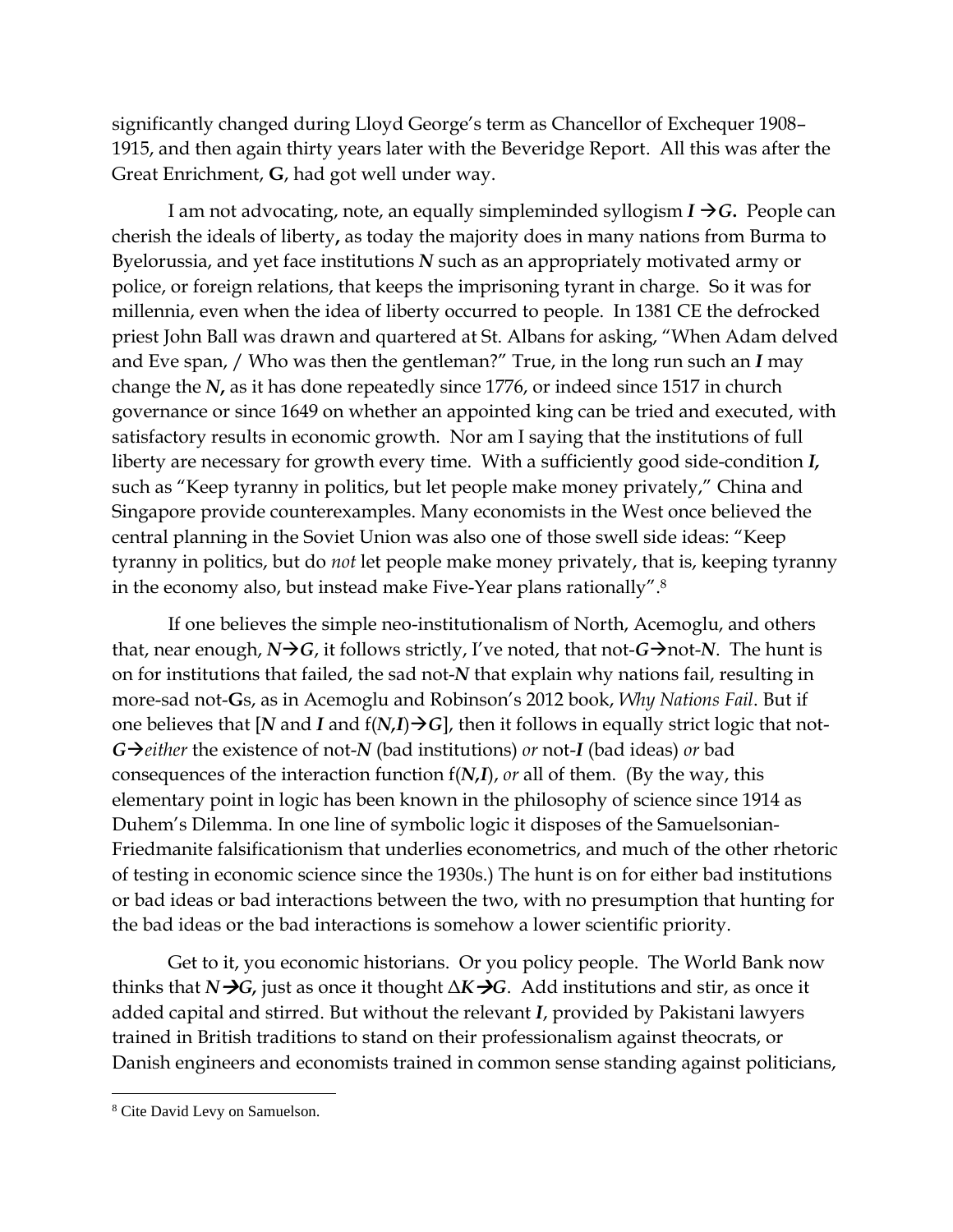neither *N* or Δ*K* will cause *G*. Often they will cause some lamentable not-*G,* because they do not properly value the opportunity cost, and misallocate—another Harberger triangle, if not the main cause of *G***.**

Yet neo-institutionalists such as North and Greif and Acemoglu and Robinson carry on ignoring the force of ideas on *G*. They say they don't, and surely they honestly believe they don't. But they do. In a debate with me in the pages of the *Scandinavian Economic History Review*, for example, the neo-institutionalist political scientist Barry Weingast, with characteristic grace and intellectual honesty, admitted that "the importance [of the idea of equality of permission in liberalism] is woefully underappreciated in the literature…. Students of development and the Great Enrichment have failed to see the critical role of these ideas." Yet he then proceeded to reiterate the materialistic, vested-interest model, without ideas,  $N\rightarrow G$ , that he, North, and John Wallis put forward in their modestly subtitled book of 2009, *Violence and Social Orders: A Conceptual Framework for Interpreting Recorded Human History.* 

North, Wallis, and Weingast wanted perhaps to be seen as tough-guy materialists. But in fact when they sought explanations of the "transition proper" to liberalism (which L-word as I noted they renamed "open access societies") they fell naturally into speaking of a change in rhetoric, and the force of ideas in words. Two crucial pages of their book speak of "the transformation in thinking," "a new understanding," "the language of rights," and "the commitment to open access."9 The cause, they are saying without a realizing they are, was a changed ideology, which their material-interests-only, Max-U, non-cooperative game theory ignores. The North, Wallis, and Weingast explanation for why Britain, France, and the United States ("recorded human history") tipped into liberalism is ideational. Such ideational explanations are recommended by the (tiny) school of ideational economic and social historians such as Joel Mokyr (when he's speaking of science, not material incentives), Jack Goldstone, Margaret Jacob, Eric Jones in some moods, and me. Ideas change and *G*  takes place or does not, we say, because of sweet or nasty talk as much as because of good or bad material interests and institutions. *N* and **I** and  $f(N, I) \rightarrow G$ .

What actually happened after 1776 in Britain and then beyond was an ideological, ideational, ethical, rhetorical change towards liberalism. Thus the Spanish Constitution of 1812 and the Norwegian one of 1814. The political economist Dani Rodrik made the point in 2014, noting that "ideas are strangely absent from modern models of political economy…. The dominant role is instead played by 'vested interests.'… Taking ideas into account allows us to provide a more convincing account of both stasis and change." Bingo.

<sup>9</sup> North, Wallis, and Weingast 2009, pp. 192–193.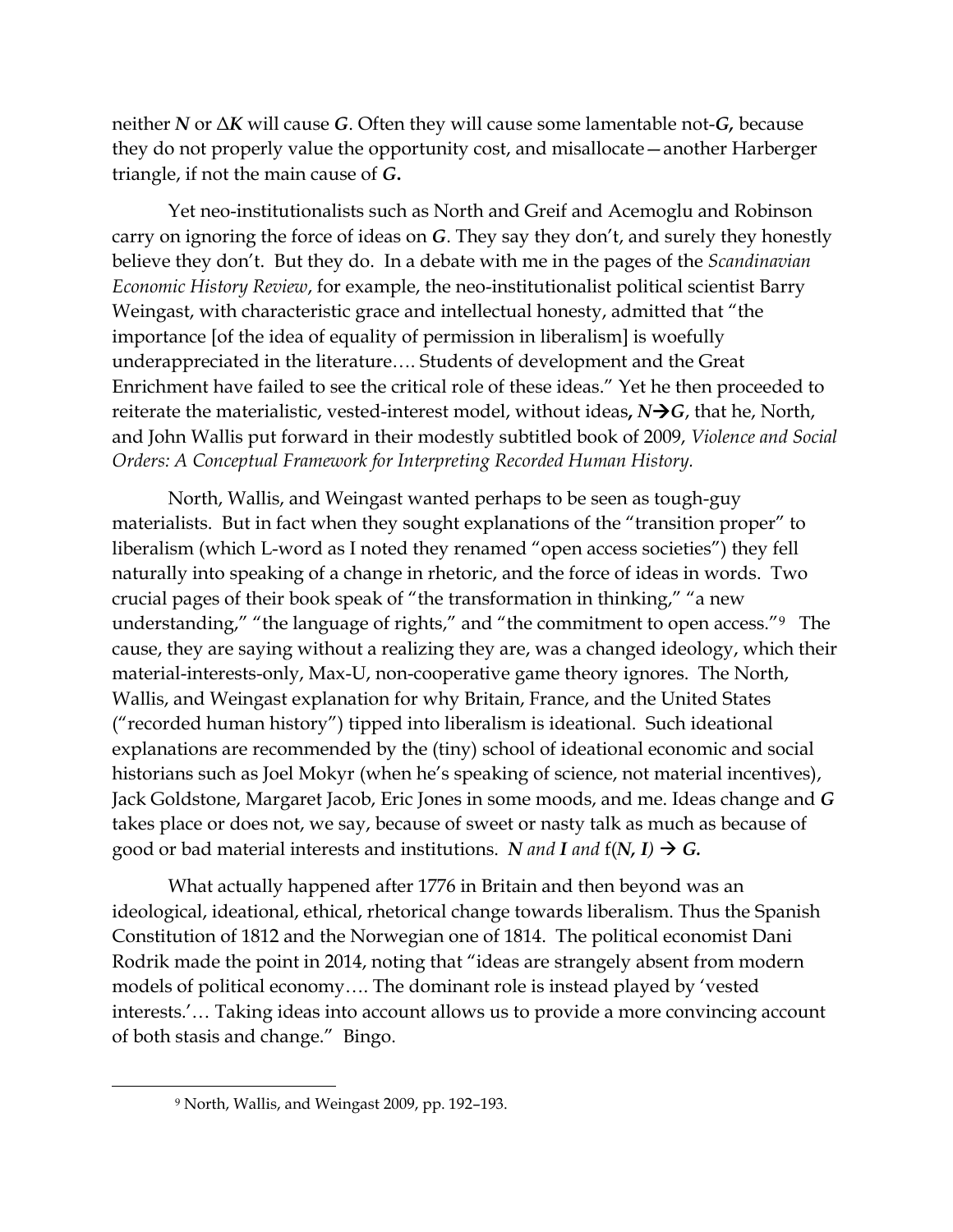Mokyr has conveniently summarized some of the assertions in a neoinstitutionalist view. He lists ten "institutional features that are important," and which can apparently be poured into societies by the World Bank. They achieve efficiency, yes. But then he notes also correctly that "the Industrial Revolution was about more: it was about creative destruction and technological change, people thinking outside the box and entrepreneurs deploying new ideas in new production techniques and new goods; it is far from clear how institutions encouraged that kind of change. It is far from clear whether the ten commandments above were necessary of sufficient for the tsunami of innovations we call the Industrial Revolution."<sup>10</sup> That's right, as I have said.

No so by the way, though, I do wish that my beloved *vriend* Mokyr would give up on the antique and misleading phrase "the Industrial Revolution," coined by one of the earliest enemies of innovism. The actual tsunami of inventions, as Joel himself has taught us, was "the subsequent Great Enrichment." The Enrichment, not the "Revolution," happened in the  $19<sup>th</sup>$  and the  $20<sup>th</sup>$  centuries, not in 1760. It makes Joel's claim, in agreement with the North and Weingast of 1989, that "the rise of Parliament . . . was the key to subsequent economic progress" look dubious mended. The timing is wrong: "Fairly soon after the Glorious Revolution" turns out to be a century or more. And Joel and other supporters of North and Weingast rely on an unsupported claim that before 1689 charters, contracts, property were insecure. <sup>11</sup> On the contrary, land in open fields became sharply *less* secure once Parliament set its collective "mind" on it.

The scientific question is which of Mokyr's Ten can be poured—that is, which one or several of them is a structure that can be dropped on a society without ideational, spiritual, ideological, ethical supports. Mokyr says that, "incentives and opportunities are set by institutions, "which is in line with his understanding that institutions constitute budget lines to which people react. He says that "institutions set the political and social environment in which innovators and entrepreneurs functioned." But an undoubted institution such as Parliament does not "make these rules," not the great bulk of the economically significant ones. The *Geist* of the people does.

And indeed even the constraints, the budget lines, are not close to fully specified by the formal rules of the game. The budget lines themselves are radically modified by what is accepted, praised, honored in the society. Mainly ideas, not mainly institutions,

<sup>&</sup>lt;sup>10</sup> Mokyr, Joel. 2021. "Incentives, Institutions, and Industrialization: A Prelude to Modern Economic Growth." PowerPoint slides for Italian Association for Economic History, September 17, 2021

<sup>&</sup>lt;sup>11</sup> Gregory Clark and I are according to Mokyr the only people who believe this. Joel may be correct that the long comparative prospective that measures what Clark and I believe is not as common as perhaps it should be. But we are correct, and he is mistaken about the historical fact.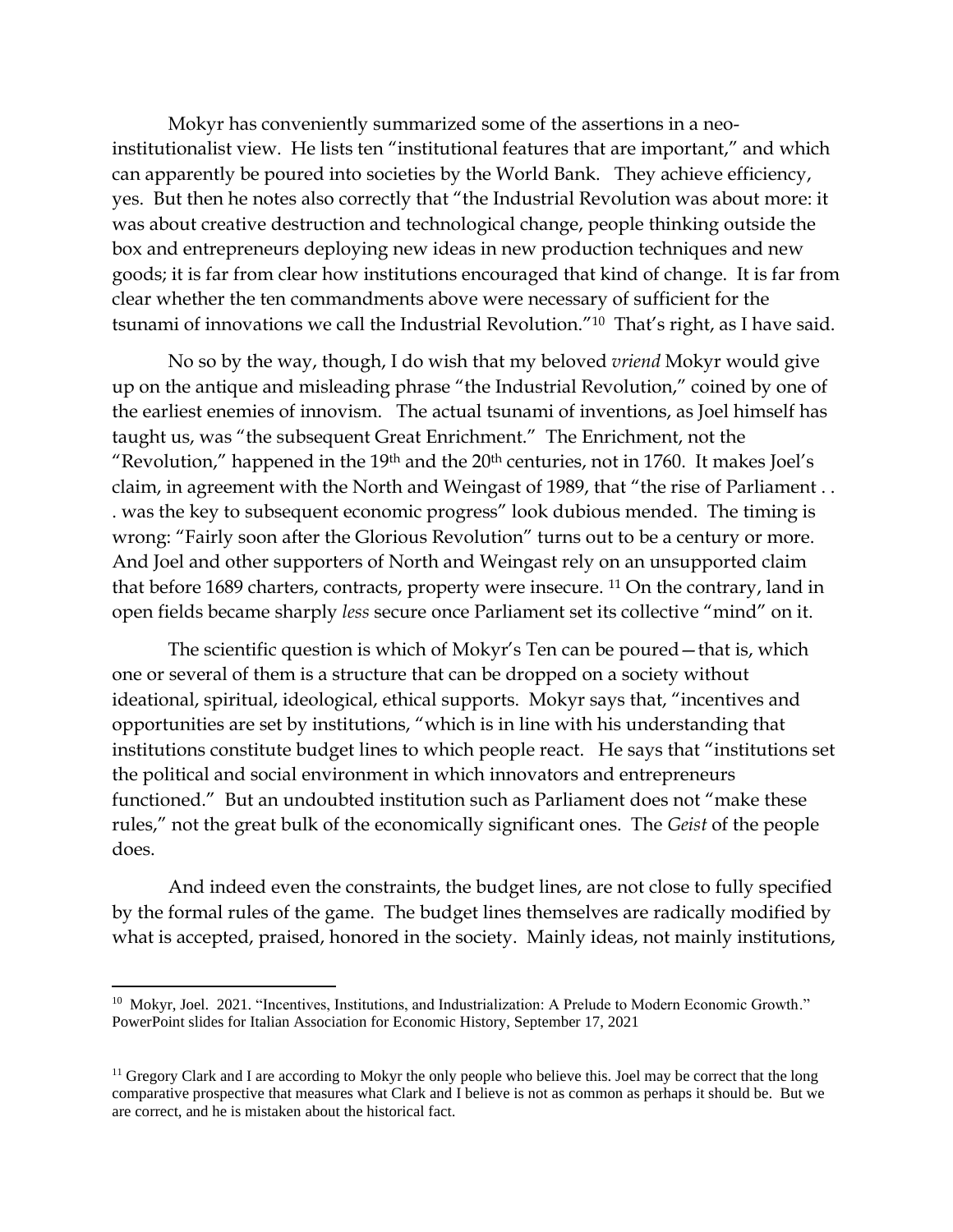"set the political and social environment." The environment is influenced by, but nothing like "set," by the formal rules.

Ask then which of Mokyr's Ten, or which parts of them, work exclusively through the budget lines. Answer: none. They all depend heavily on what economists would call preferences, and what normal people would call ideas, spirit, ideology, ethics, identity, the tales your mother told you.

Mokyr's Ten of "important institutions" making for the Great Enrichment are:

1.) "Economic liberty and mobility." But here "liberty" is precisely the ideology of economic liberalism, letting people have a go in the economy, which is the *I* causing innovism. It is Deng Xiaoping's "To get rich is glorious." China achieved stunning economic growth, *G***,** not all of it imitative, *despite grossly violating eight of the remaining nine Mokyr's Ten* (all except 4: Effective supply of public goods, though massively overinvesting in a great many of them, such as high speed rail). It makes one wonder what the Ten are all about, if as the Chinese case shows, letting people be at liberty, pretty much, in the economy, yet making them coward slaves in every other way, suffices for growth. It makes one think, I would suggest, that neo-institutionalism is an empty shell of pleasing jargon.

That Mokyr pairs mobility with liberty here suggest that he thinks of liberty merely a freedom of movement, and not the core inspiration for innovism. He is falling back again on allocation. Mobility is a negative institution, so to speak, like the Chinese permit system making it legally impossible for people to move with full rights. And yet the largest migration in human history took place in China in the 1990s and 2009s, with 200 million people moving to the coastal provinces. By contrast, the old Poor law, which Mokyr views as a Good Thing, worked against labor mobility in England.

2.) "Relatively free (but not unregulated) markets." Why Mokyr favors "regulated" markets is not clear, even for allocation. He must know that regulation usually favors the powerful, who after all run the state. He must also know (because I partly learned it from his writings) that regulation was, and still is, fiercely antiinnovism.

3.) "The rule of law (property rights, contract enforcement)." This is the favorite of conservatives, who want Order over Progress every time. As a cause of England's enrichment it has the problem I have mentioned, that England already had it, with time out for the War of Roses, say, for eight centuries and before. The rule of law, after all, is what one means by a "society."

4.) "Effective supply of public goods." Thus "internal improvements" in the United States such as canals in the 1830s which mostly proved useless—yet whose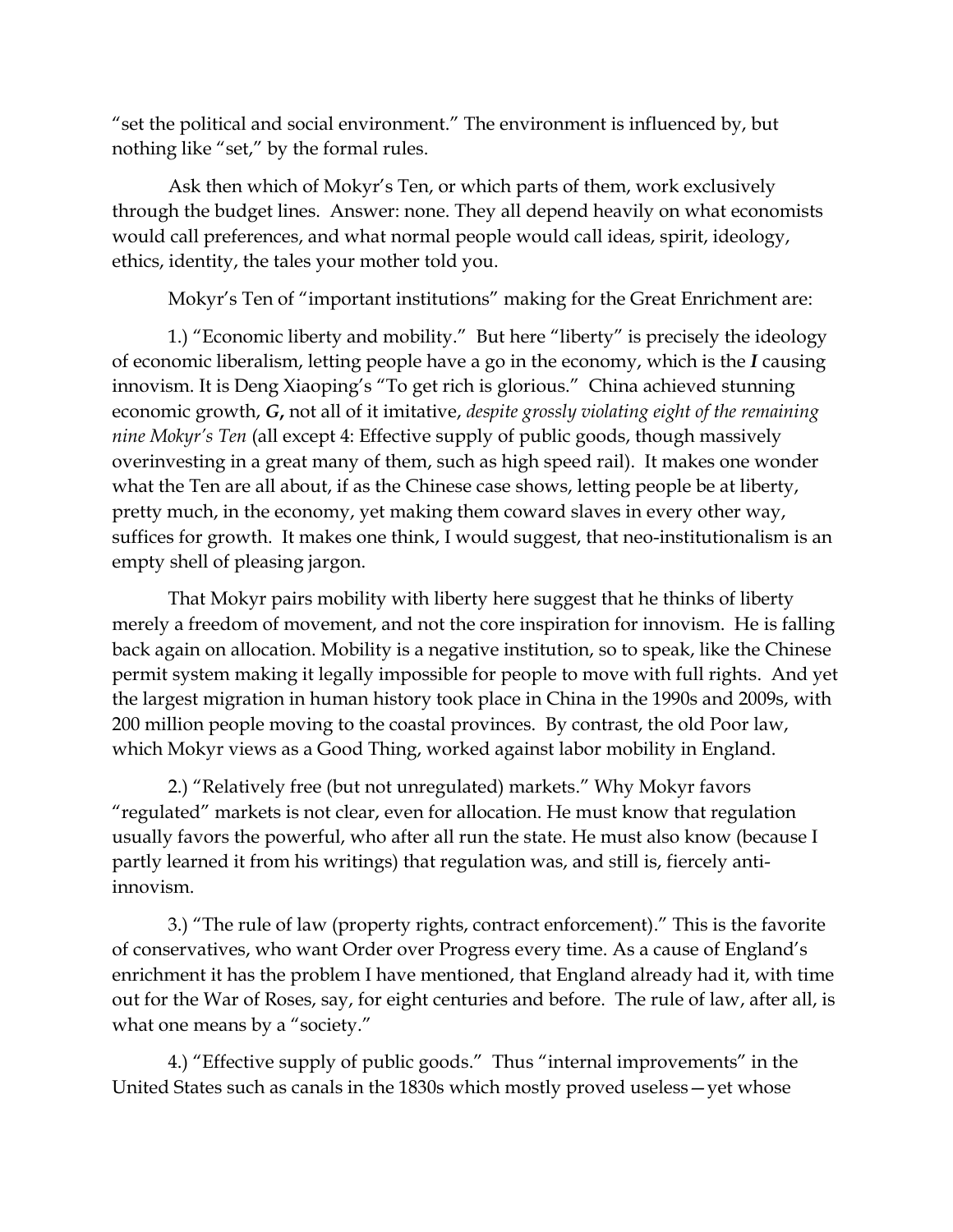bonds were guaranteed by state government, quite unlike the wholly private financing of British canals forty years earlier.

5.) "Civil society: low rent-seeking and corruption." England was host to the Old Corruption well into the 19<sup>th</sup> century. Again, Parliamentary enclosure provides an example: MPs were openly paid off for arranging to override the common law of property. Mokyr himself notes the wretched way the patent system worked. And the US of A was splendidly corrupt ("To the victor, the spoils"; "I seen my opportunities, and I took 'em"), yet spectacularly successful in its economy.

6.) "Open economy." The Corn Laws, for example? Mokyr admits that public policy, such as the Navigation Acts of the late 17th century aimed at the Dutch, vigorously enforced during the 18th, were frankly mercantilist—until in the middle of the 19<sup>th</sup> century, a century after the beginning of the "industrial revolution," the UK changed its ideology.

7.) "A balance of power and constraints on the executive." As in China now? Or for that matter, France at any time since Colbert? Or the German Empire?

8.) "Tolerance of dissent and 'others.'" Unless it is an aspect of economic liberty, as for example in the (uneven and sometime temporary) toleration of Jews it was, it is hardly relevant to *G.*

9.) "A free and open press." A Good Thing, and it does have a role in creating the ideology of liberty. But Mokyr does not perhaps know that in the 1790s half of the many hundreds of newspapers in Britain were secretly owned by the government. Real freedom of the press came with steam printing and long press runs and therefore advertising revenue.

10.) "Human rights and social justice." Another very Good Thing, but again unless it is an input, into economic liberalism and its innovism, as "human rights" surely are and "social justice" often is decidedly not, it is irrelevant to the Great Enrichment—except as a consequence of the enrichment of ordinary people.

Consider, for an extended example, an institution that undoubtedly did encourage innovative growth by a route more significant than its direct effect of a little more allocative efficiency—a large free-trade area. Mokyr again falls back into static arguments of efficiency when he says of Britain that "by eschewing raising revenue through internal tariffs, the British were able to benefit from growing regional specialization and gains from (internal) trade. These gains expanded considerably in the eighteenth century. " <sup>12</sup> No. A large free-trade area achieves a large growth, *G* by its political economy, not by allocative economics. In a large free-trade area the local vested

<sup>12</sup> Mokyr 2021.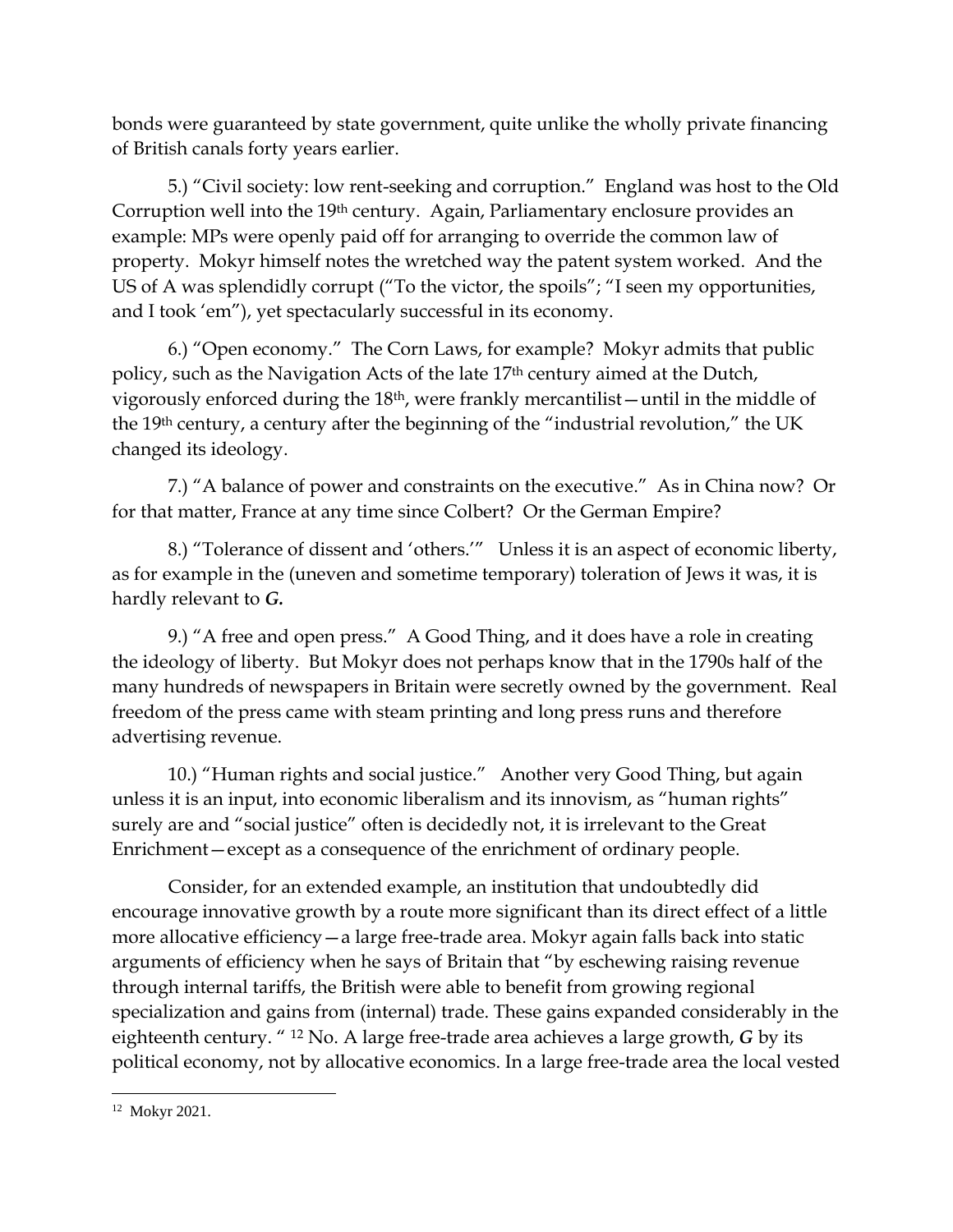interests are less able to block an idea for overall betterment. A typical result of early liberalism was to overcome local interests—for example, the local interests of the fiercely protectionist cities of medieval times, or the generalization to national protectionism in the mercantilism of early modern times. "The joker in the pack," wrote Eric Jones in speaking of the decline of guild restrictions in England, "was the national shift in elite opinion, which the courts partly shared":

> The judges often declined to support the restrictiveness that the guilds sought to impose. . . . As early as the start of seventeenth century, towns had been losing cases they took to court with the aim of compelling new arrivals to join their craft guilds. . . . A key case concerned Newbury and Ipswich in 1616. The ruling in this instance became a common law precedent, to the effect that "foreigners," men from outside a borough, could not be compelled to enrol.<sup>13</sup>

The large free-trade area was expressed in black-letter law in the US Constitution, though requiring later ideational defenses (*I* interacting with another *I*) by Supreme-Court justices (*N,* though supported by *I* back to Locke, Montesquieu, and Blackstone). The same occurred in British practice, without a written constitution,  $N =$ f(*I*)—but having for a while a liberal *I,* and also a pretty large internal free-trade area, and then after the 1840s an area as large as the world. Customs unions supported by a new *I* like the Zollverein, or by the descendant of an old *I,* like the Austro-Hungarian Empire, were other examples. So was the Chinese Empire early and late, though the Great Divergence shows that a large free-trade area does not suffice for *G* at the level of the Great Enrichment—until economic liberalism came to China after 1978 (as it had earlier, but temporarily, after 1911).

In other and earlier places outside the Anglosphere, by contrast, local monopolies unchallenged by wide competition surely did discourage innovative growth, which is to say that in this case not-*N*→not-*G*. One might want therefore to deduce that  $G\rightarrow N$ , that is, that if there was growth, there must have been the institution in place of a large free-trade area. But wait: lacking the ethics *I* of liberalism, the trouble is that, even with a large free-trade area in black-letter law, the irritating competition from across the mountains or the seas inspires people to petition the state for protection. Such rent seeking can be more profitable, allowing for improvements in the technology of bribery, when sought in the bulky states of modern times (the "Leviathan" about which Acemoglu and Robinson have such kind things to say in a recent book). Look at K Street in Washington. In the individual states of the US, for other examples, widespread state licensure for professions (greatly tightening in recent decades) and the state prohibitions of branch banking (loosening in recent decades) have had such a source.

<sup>13</sup> Jones 2010, pp. 102–103.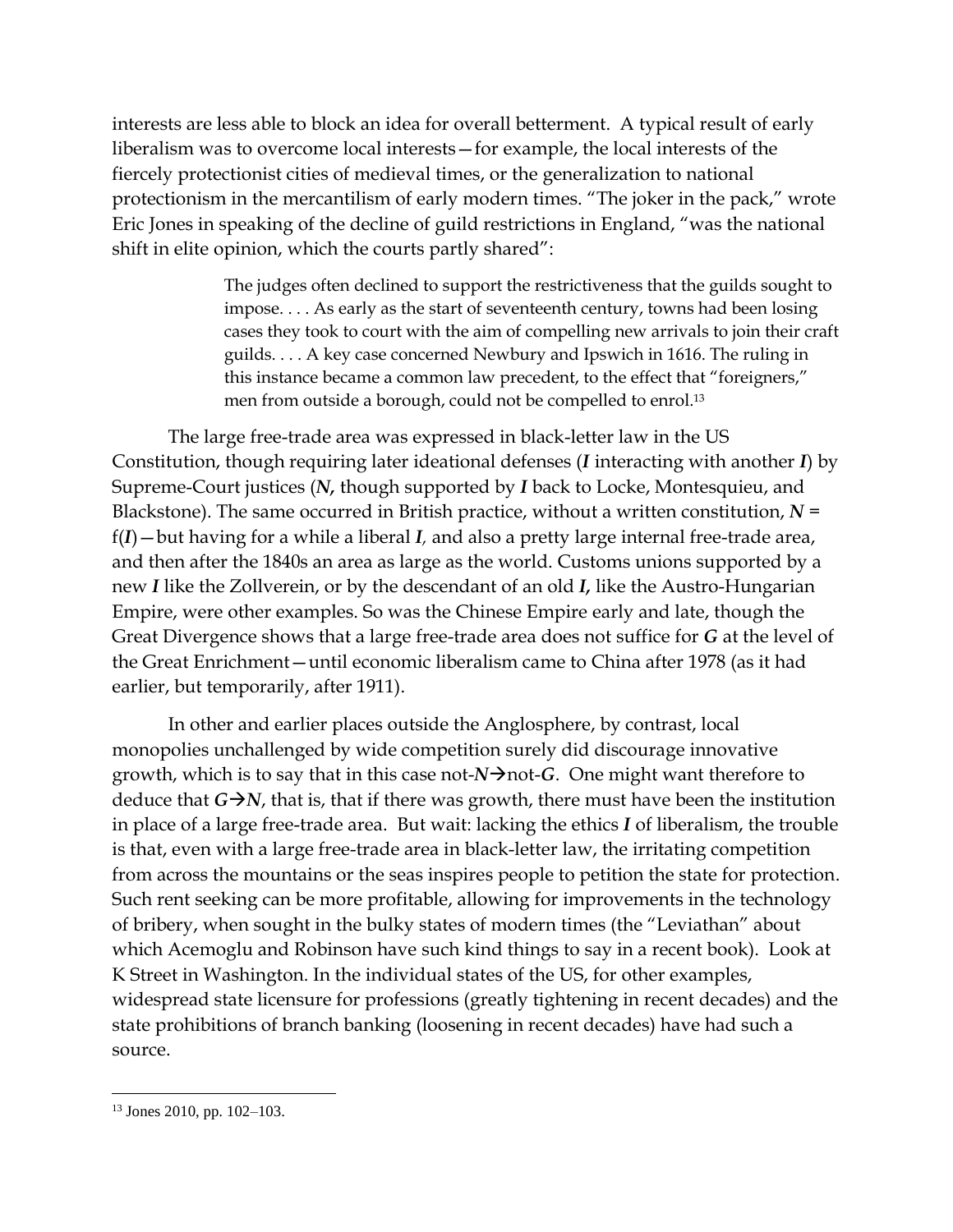Among elites in the UK during the early 19th century, a strong ethical conviction, *I,* came to prevail that such petitioning was shameful. As John Stuart Mill put it in *On Liberty*, "Society admits no right, either legal or moral, in the disappointed competitors to immunity from this kind of suffering; and feels called on to interfere only when means of success have been employed which it is contrary to the general interest to permit—namely, fraud or treachery, and force."14 In the US at the time such a conviction was, to put it mildly, less strong, but the internal market was even larger. The point is that without a liberal conviction or the wide market, the black letters will be dead letters: [not-*I* and not-*N*]→not-*G*. Ideas matter, ideology matters, and ethics matters, both in themselves and in their interactions with institutions *N*.

It is quite mistaken, I repeat, to think that the institutions faced by British entrepreneurs large and small by 1800 or in many respects even by 1900 were radically different from the ones they faced in 1685. On the other hand, ideas about what was honorable and appropriate, to be praised among right-thinking folk, did change, radically, measurably, and at the right time for a scientific explanation of growth. Compare the attitude toward commerce and its people, for example, in Shakespeare in 1605 as against Jane Austen in 1811. By 1874, in Trollope's *Phineas Redux* (1874) the contempt for a man without an occupation, such as the aged Duke of Omnium, is palpable. The heroine Madame Goesler, herself the widow of a rich bourgeois (and Jew), by then "knew that no man should dare to live idly as the Duke had lived." A minor character in the novel, Gerard Maule, though not an aristocrat as was the Duke, was according to Mrs. Atterbury (of Florence, who "had been an intimate friend of Garibaldi") "the most insufferably idle man who ever wandered about the world without any visible occupation for his hours." "'But he hunts,' said Adelaide. 'Do you call that an occupation?' asked Mrs. Atterbury with scorn."<sup>15</sup>

And the crucial economic point is that ideas are intrinsically subject to extraordinary economies of scale and can therefore yield dynamic effects of a magnitude well able to explain the astounding factor of increase during the Great Enrichment of real income for the poorest among us. In fact, *only* ideas can. Capital and institutions are ancient commonplaces, often obstructive, and subject in their further accumulation to sharply diminishing returns. Increasing the accumulation of power over the economy of the institution of, say, the US Congress or the Presidency may not be such a good idea for growth. And institutions are usually designed to be conservative. And further, to repeat, most of the changes they do manage, such as falls in the cost of transactions, yield only static effects with little oomph, triangles of 2

<sup>14</sup> Mill 1859 (2001), pp. 86–87.

<sup>&</sup>lt;sup>15</sup> Trollope 1874, vol. 1, pp. 226, 155. The theme persists throughout the novel, e.g., vol. 1, pp. 149, 183, 214, 269.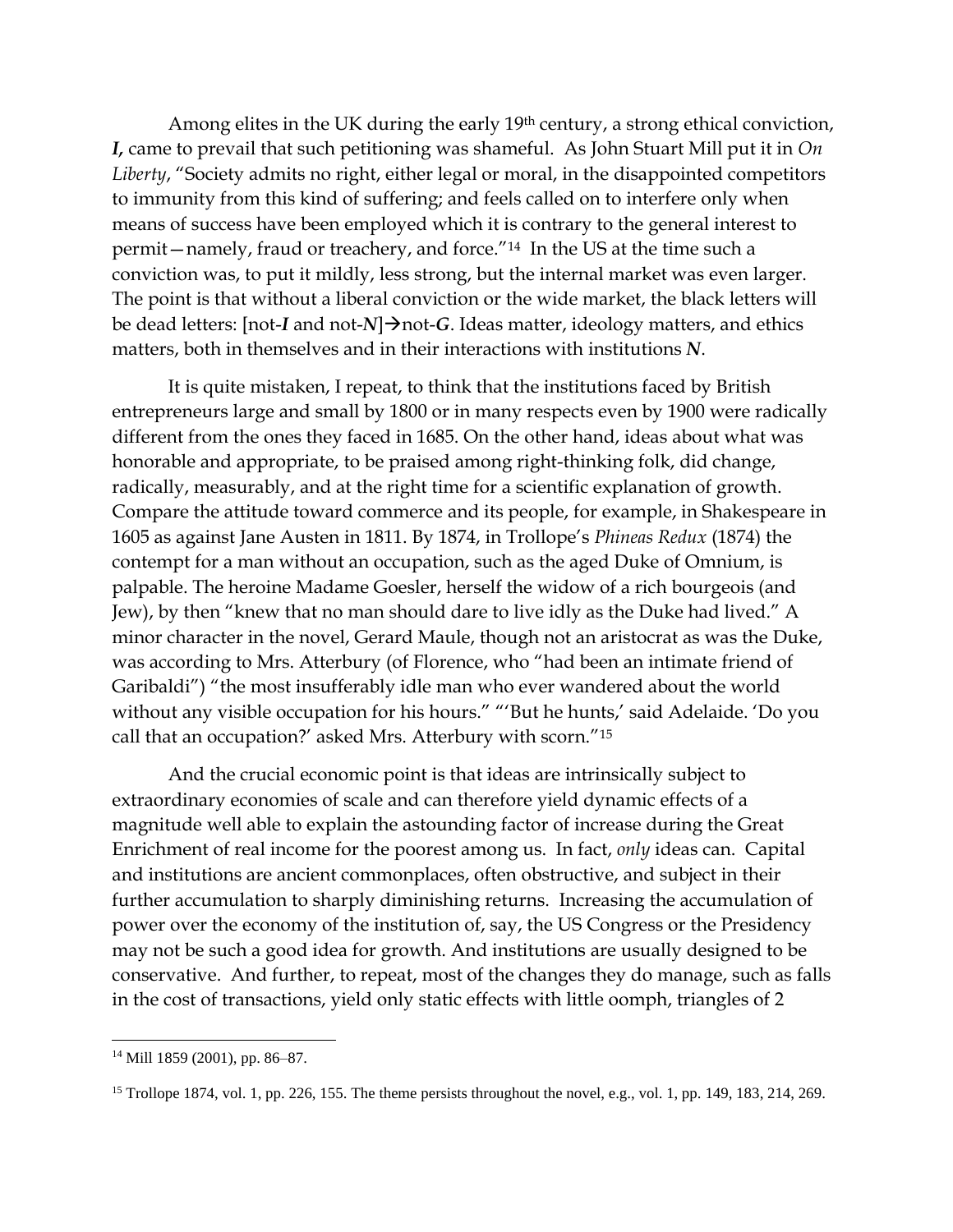percent or 10 percent. The resulting oomph is miles away, scientifically speaking, from the Great Enrichment we are trying to explain.

The less committed of the neo-institutionalists, such as Mokyr and John Nye, seem to believe in the North–Acemoglu pre-judgment that  $N\rightarrow G$  on odd days of the month. This less-committed group calls ideas "culture," a *C* to be brought into the story on the even days, as in Joel's account of the Scientific Revolution. But "culture" is merely the vague way in which economists talk when they have not actually taken on board the exact and gigantic literature about ideas, myths, stories, rhetoric, ideology, metaphors, ceremonies, and the like since the Greeks, the Talmudists, or the Sanskrit grammarians.

Read and reflect.

§

Understanding institutions as routine, like capital accumulation, leads back to the usual economics. Routines are fine things, sustaining an equilibrium, such as a circular flow in a whole economy. The business metaphor of a "supply chain" is the routine, fixed, usual, habitual set of transactions to make, say, an automobile. The Samuelsonian economist's generalization of such a routine is the routine Leontief inputoutput matrix or, with a little substitution allowed, the routine Wicksellian-Solovian production function. The neo-Marxist economist's parallel generalization is the routine Ricardian-Sraffian fixed coefficients for the production of commodities by commodities, or more widely what is called "structure." The neo-institutional economist's parallel generalization is the routine institution, the rules of the game. None of these allows for creativity or human action beyond a Max-U response to incentives. In Solow's GDP = *A* **•**F(*K,L*) the point was that F is the routine about which the marginal-productivity theory of the 1870s can speak. The *A* is the novelty which can be therefore measured from marginal productid theory as a residual—what Moe Abramowitz called "a measure of our ignorance." About the deep sources of **A** the economist agrees with the young Wittgenstein: "Whereof one cannot speak, thereof one must be silent."

Behavioral economics criticizes the Max-U supposition of Samuelsonian economics. Likewise, before the letter, did old institutionalism, such as Veblen's blast in 1898 against British economics, with its allegedly necessary assumption of the "hedonistic conception of man . . . of a lightning calculator of pleasures and pains, who oscillates like a homogeneous globule of desire of happiness under the impulse of stimuli."<sup>16</sup> Bizarrely, however, the behavioral economics strides past the market innovations, themselves ideas from human minds, such as Marshall Field's department

<sup>16</sup> Veblen 1898.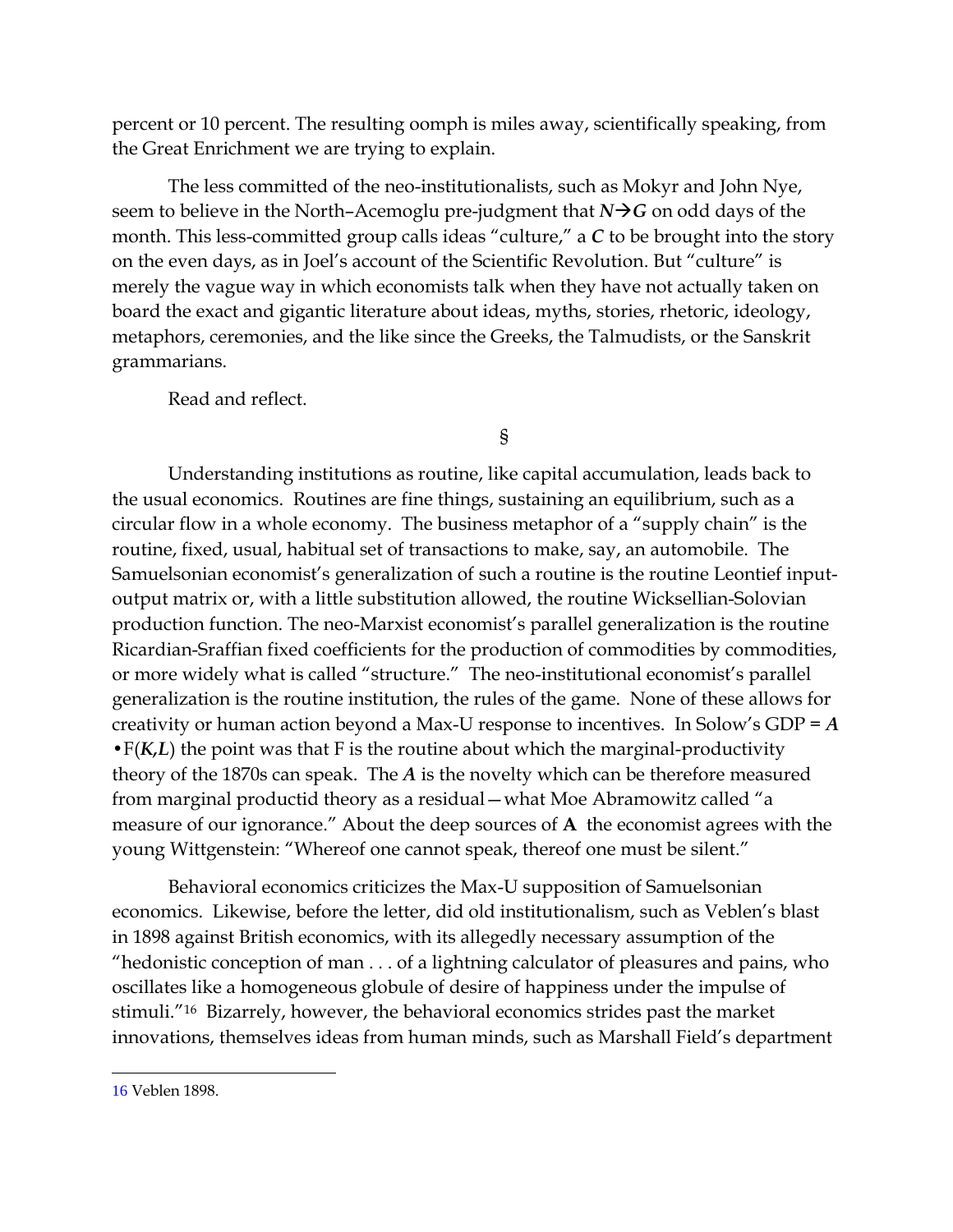store, or Angie's List, or costumer education, or spiritual direction, that can and often do improve upon the imperfections of our cognition. And bizarrely, too, neoinstitutionalism adopts with enthusiasm a solely reactive and un-creative Mr. Max U, as in a non-cooperative game theory—a theory falsified repeatedly by economic experiments and the Ostrom-Klamer conversation, failing to grasp that ethical education can and routinely does solve prisoner's dilemmas, and failing even in logic: finite games unravel and infinite games have infinite solutions. Some theory.

We as economic historians, that is, should inquire into the sufficient conditions for the creativity that made the modern world. Such an inquiry is an economic science focused on actual causes instead of intermediate steps such as routine production functions or routine institutions.

Elevating a necessary condition such as property rights to the cause of modern growth, to mention one of the favorites of the Northian school, would be like elevating the existence of the tomato in Europe after the Columbian Exchange to the cause of Escoffier's *sauce tomate*. It was necessary, obviously, but not sufficient, equally obviously. The British, the Dutch, and the Germans had the necessary tomatoes, too, but did not have the sufficiencies that made for their glorious Italian and then French use. Tomatoes, labor, and capital in France made for French cuisine; in Germany, German. (I could now rest my case.)

Or, take pastry. Austria, Denmark, and France, alone among European nations, know how to make superb pastry. If you drive from Copenhagen across the bridge and down to Malmö in Sweden, the pastry shifts from ambrosia to fodder. The Swedish recipe and its Swedish makers are not created equal to the Danish. The necessary conditions featured in neo-institutionalism are commonplaces, like sunlight or property rights or tomatoes for *sauce tomate* or flour for Danish pastry. In explaining innovism we need a scientific study of sufficient creativity and its conditions.

Mainly personal ethics—not mainly pubic law—holds societies together. Observe that not one of the old law-abiding societies yielded modern economic growth until during the 18th-century in Britain and its North American colonies the ancient and commonplace routine of reasonably good laws was mixed for the first time in an agricultural society with an entirely new idea—a liberalism of egalitarian permissions (not equality of "opportunities," which is unattainable among people with varied graces; nor equality of resulting incomes, which is economy-wrecking among people with normal incentives). It happened first in Dutch cities, anticipated in fact in northern Italy and the Hanseatic League, and then was theorized in French salons, and then was applied comprehensively in the Anglosphere.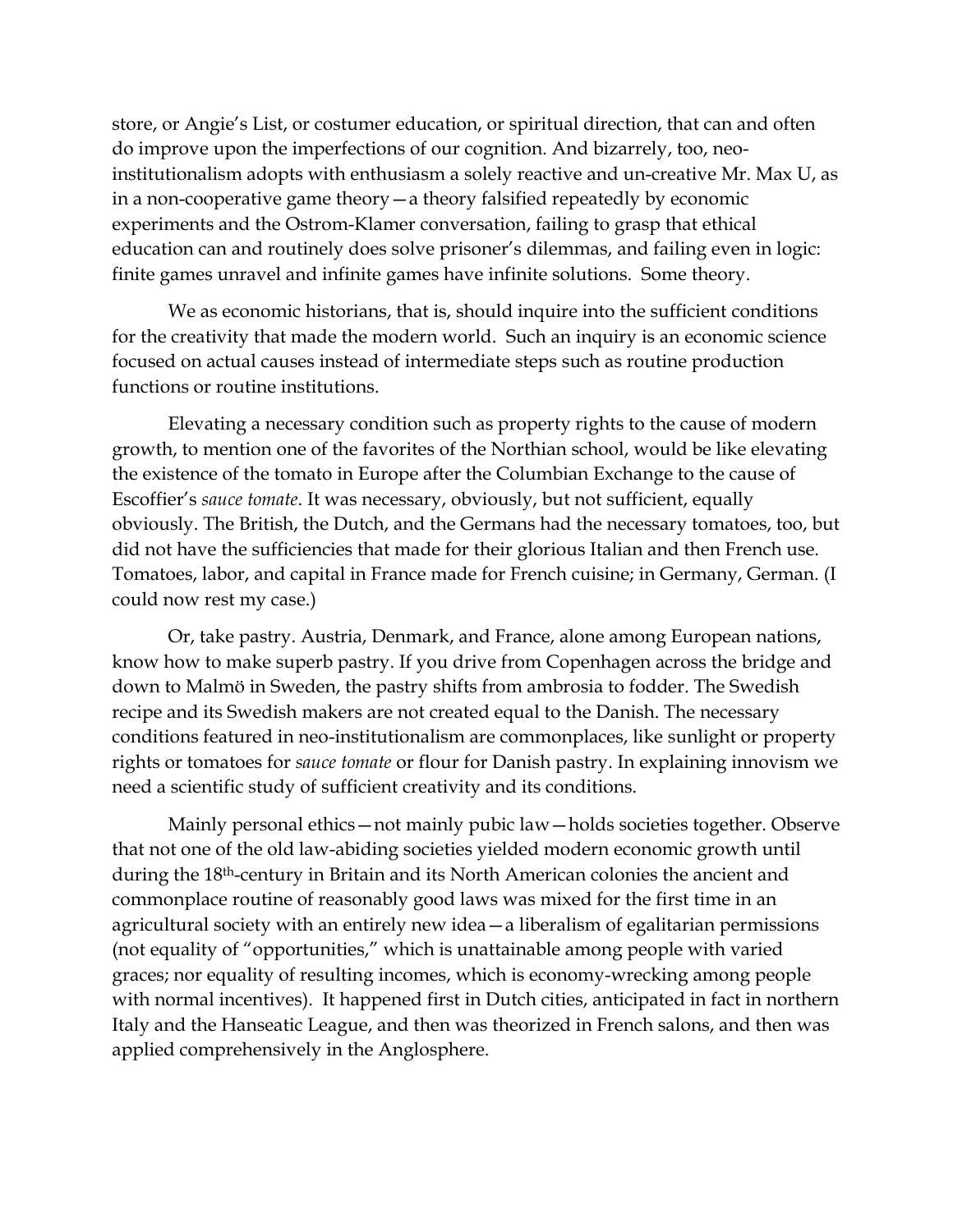The liberal releasing of human creativity has sufficed for growth, given the routine and necessary and helpful conditions, given very widely—*pace* North, Wallis, Weingast, Acemoglu, Robinson. The ingredients in the existing recipe books routinely do exist, such as property rights, rule of law, capital markets, liquid water, oxygen in the air, absence of an active civil war, the arrow of time, the existence of the universe. Northern Italy, the Ottoman Empire, Northern India, Japan, and China had for centuries all such necessary conditions, as had the Mayan, Roman, Persian, Egyptian, and Assyrian states before. Yet, I note again (are you listening?), they did not achieve the Great Enrichment emerging from a Dutch-influenced and liberalizing England around 1700, and spreading after 1776 to the world.

Therefore I say to my beloved colleagues in economics and history and economic history: *please* stop putting forward as yet another explanation for the shocking betterment since 1776 yet another weakly necessary condition. Canals. Science. Banks. Coal. Tomatoes.

§

The American columnist and political theorist George Will is good on this. He argues that "the Founders intended the Constitution to promote a way of life." Will's term for the way a government shapes the ethics of its citizens, for good or ill, is "soulcraft." Soulcraft "is something government cannot help but do. It may not be done competently or even consciously, but it is not optional." He is, of course, correct. By this route, surely institutions "matter," and some of them are governmentally "crafted" (if that is quite the word for what is done, Will concedes, often unconsciously and incompetently). The commercial values that the US Constitution purposed did help create a new people in a new republic, if we can keep it.

In particular, during 1789–1865 some of the people acknowledged in the Constitution were slaves. Slavery, among some other state-supported institutions, mattered mightily as soulcraft, and not for good. Will quotes Tocqueville on the contrast in 1831 between the two banks of the Ohio River. On the Kentucky bank, Tocqueville wrote, "society is asleep; man seems idle" because the Peculiar Institution had made physical labor undignified for White people. On the Ohio bank, by contrast, "one would seek in vain for an idle man." Will concludes that the two institutions, slave and free, "result in radically different kinds of people." The historian of South Africa Hermann Gilomee comes to the same conclusion about the effect on the Whites, especially the Dutch-derived Afrikaners, of having Black people enslaved, and later the Black and colored people anyway subordinated to an illiterate Afrikaner up on a horse. Then, after the Boer War, their leaders, such as clever Jan Smuts, took them in hand, giving them engineering educations, and jobs on the railways, and taking away the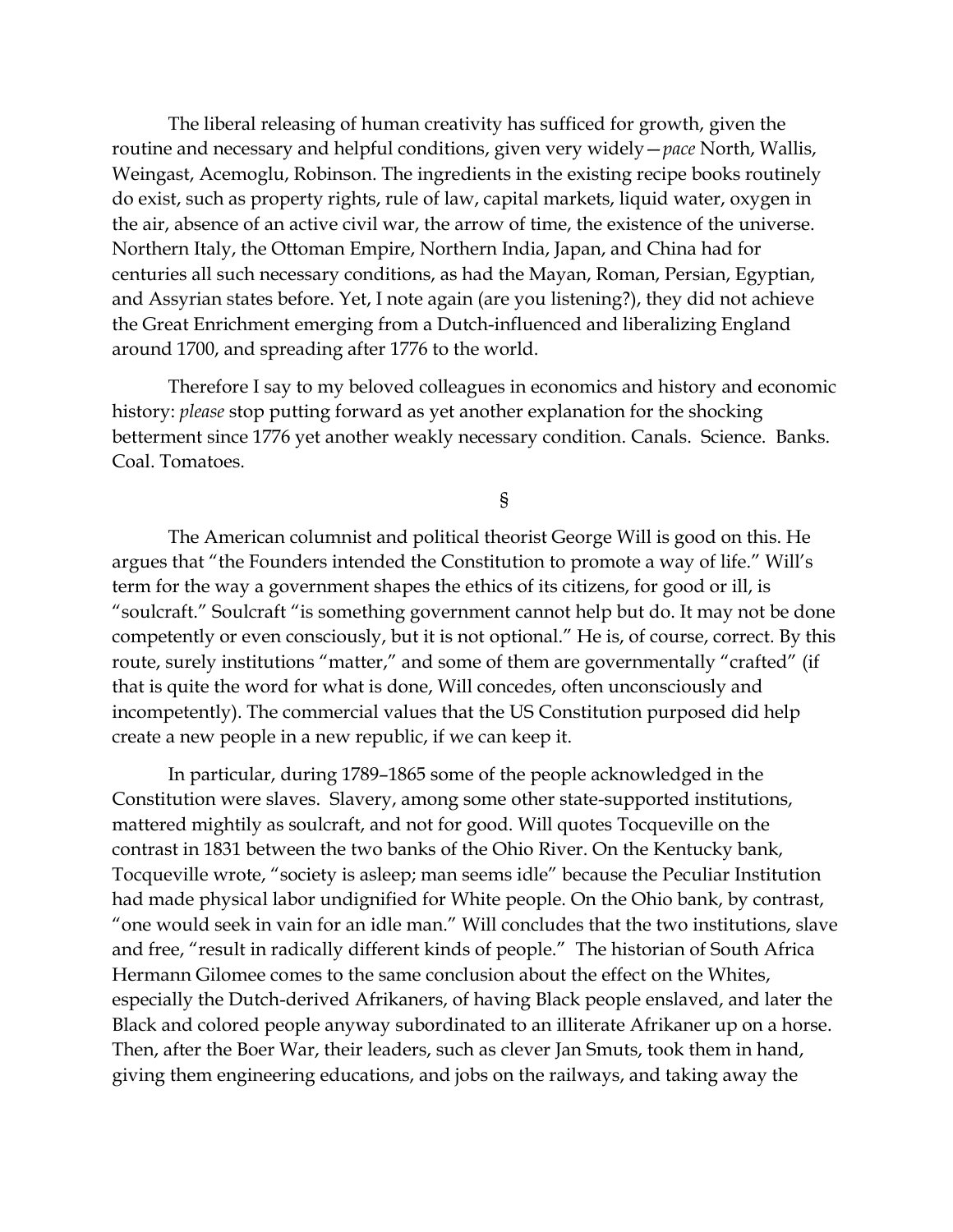same from Black and colored people. Therefore, of course "institutions matter." For failure.

But observe the deep ideational causes of these very institutions, and subsequently the ideational route of the mattering. In each case, slavery and liberty, an institution was an intermediate step inspired by ideas, and having many of the effects of the bad and good institution by way of ideas in minds. Thus slavery: "I'm an old Rebel solider, now that's just what I am. / For this fair land of freedom I do not give a damn." Thus liberty: "As he died to make men holy, / Let us die to make me free."

Liberalism was largely not a physical matter, but a mental matter, not chiefly of the soil, but of the soul, not only about the incentives, but about the ethics, *les moeurs*, *die Geiste*, the ideologies of elites and then of ordinary people. As Lincoln declared in the first Lincoln–Douglas debate, in 1858: "With public sentiment, nothing can fail; without it nothing can succeed. Consequently he who molds public sentiment goes deeper than he who enacts statutes or pronounces decisions. He makes statutes and decisions possible or impossible to be executed."

Thirty pages before the end of their recent book, by way of a *refutatio* of liberal ideas as causal, Acemoglu and Robinson (p. 466) quote at length the liberal Friedrich Hayek, writing in 1956, a dozen years after his surprise best seller, *The* [Big-State] *Road to Serfdom*:

> the most important change which extensive government control produces is a psychological change, an alteration in the character of the people. This is necessarily a slow affair. . . perhaps over one or two generations. The important point is that the political ideals of the people and its attitude toward authority are as much the effect as the cause of the political institutions under which it lives. . . . . Even a strong tradition of political liberty is no safeguard if the danger is precisely that new institutions and policies will gradually undermine and destroy that spirit.

Acemoglu and Robinson, who favor bigger and bigger sates, claim in response that something they call "society" (compare the neo-institutionalist use of the word "culture") can curb the Leviathan that might otherwise, as they understand Hayek to have said, lead to *institutional* serfdom. But Hayek's point is not mechanical institutions but soulcraft: that you make people into children if you treat them like children of a feared or revered Papa of Mama Leviathan. Recent developments in US politics are not reassuring that we have avoided the internal, psychological road to serfdom.

The Leviathan, to give another example of Acemoglu and Robinson's attempt to skirt ideas as causes, "is shackled by people who will complain, demonstrate, and even rise up if it oversteps its bounds" (p 27). But look: complaints, demonstrations, and uprisings are precisely about spirit, ethics, and rhetoric. Consider January 6, 2021 in the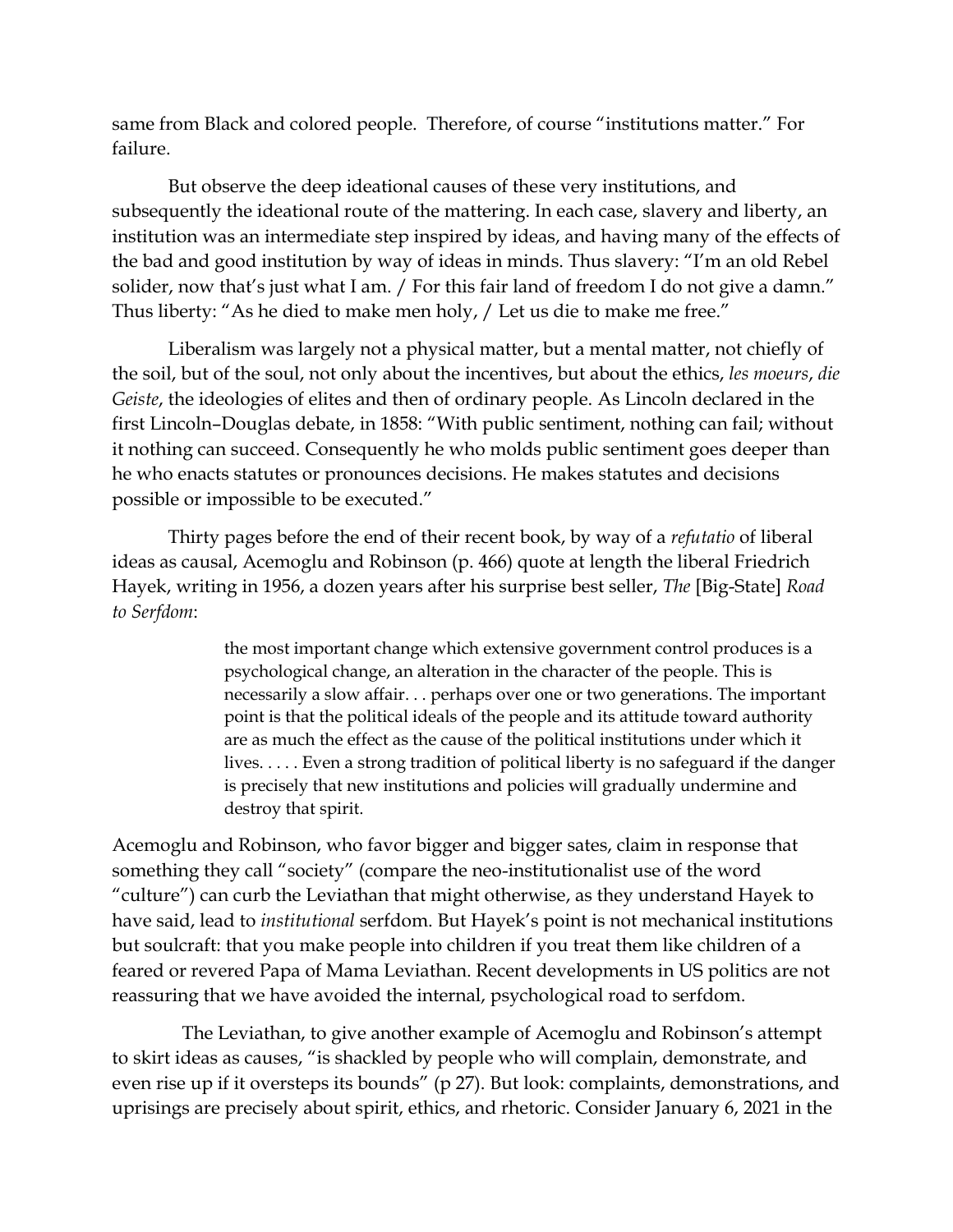halls of the US Congress or January 23, 2021 in a hundred Russian cities. The rising up contradicts the structural materialism of Acemoglu and Robinson and the rest of the neo-institutionalists. When sometimes they admit the limitations of a materialist account, they evoke "the desire to avoid the fearsome face of the Leviathan" (p. 53). But people fear in their minds, not in their big toes. Then they think to desire to avoid the worst of Leviathan, and are moved by ideas to move their mouths and toes with purpose.

Unlike the Chinese woman I heard in December 2020 on the BBC, the liberals are not persuaded by the illiberal faith that Order is to be favored over Liberty every time. The woman *scorned* the silly Western stupid-talk of so-called "liberty." Individuals, in her thinking, *must* be subordinated to the *volonté generae*, and such a general will is *of course* to be discerned by the Communist Party of China. Such institutions and policies, as Hayek said, will gradually undermine and destroy the spirit and idea of liberty, and turn people into dependent children, like the woman on the BBC.

Another word for liberalism, then, is "adultism," and in this it contrasts with the infantile dependence on the state that Acemoglu and Robinson find themselves advocating, and that every other illiberal political theory advocates: socialism, communism, fascism, nationalism, syndicalism, theocracy social democracy.

You can see that ignoring the mind, as the neo-institutionalists do, and as for that matter do most economists since Ricardo (yet not our Blessed Founder), might be a fault in *une science humaine*. Admittedly, such an epistemological tactic of voluntary ignorance has been a commonplace, if usually unconsciously adopted. My own early writings on entrepreneurship, for example, adopted the tactic. Shame on me. So too, with rather more consequence, do the sciences of humanity that identify the mind with the brain and its material surroundings. "We emphasize," write Acemoglu and Robinson with a certain pride of macho materialist method, "that the impact of various structural factors, such as economic conditions, demographic shocks, and war, on the development of the state and the economy depends on the prevailing balance between state and society" (p 30), and again on page 31: "the structural factors making this type of zero-sum competition [are] more likely …. We emphasize several important structural factors." Goody for you.

When they turn to causes, material "structure" and game theory rule, not human ideas. Acemoglu and Robinson along with other neo-institutionalists see humans as rats in a structural maze, a narrow corridor. Yet students even of animal behavior are slowly extracting themselves from the Cartesian/behaviorist dogma that an animal is a machine. They have discovered that animals sometimes act without incentives, which is the distinctive character of the "human action" emphasized in Austrian economics. (Yet many Austrian economists are bewitched by neo-institutionalism, which leaves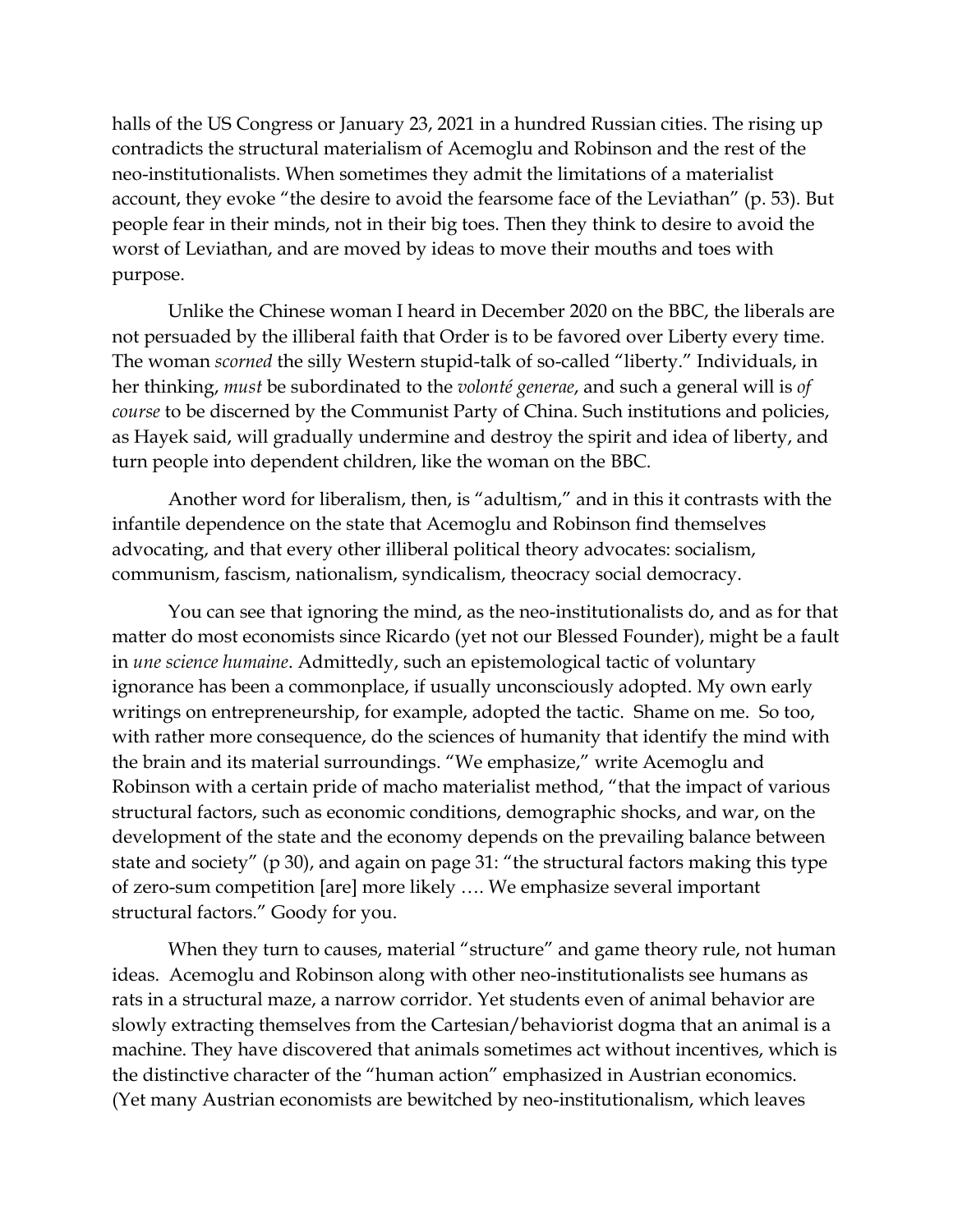them advocating for Leviathan, and violating their core beliefs in human action and spontaneous order.)

§

Some ideas are bad—most of them, actually, or business and art and science would streak ahead at rates not observed. Neo-institutionalism is such an idea. Yet in conditions of liberal free entry and exit the great number of ideas is fairly harmless, even helpful. In intellectual life we need to worry about mindless fashions enforced by Leading Thinkers. But not in a liberal economy. A friend of mine in marketing research informs me that new *dog treats* have been offered to the US market in the past five years in the number of . . . 1,700. Dog treats. Each year tens of thousands of new products are tried out in US grocery stores, only a few score of which succeed.

But some large-scale ideas are bad to the point of misery, a stock around for a long time. Most state institutions, as against free-entry innovism, are of course longlived even when the idea inspiring them is a bad one. The old doctrine in English common law of femme couverte, under which married women could not own property, was another bad 'un. The Anglo-French Concorde, which is praised for example by Marianna Mazzucato in her 2012 book, is a small case in point. It never justified its expense.Central planning, to take a big and persistent and infantilizing economic idea, widely implemented after 1917 and especially after 1945, proved to be an exceptionally bad idea. Other slaveries were bad, too. Fogel and Engerman had argued that the gang system in large plantations had at least the benefit of rising predictivity. Olmstead and Rhode have shown hat on the contrary the rising productivity came from the rising yield of the cotton plant before the Civil War, which came out of the idea of selective breeding. One might expect the idea would have been applied whether or not some proportion of the South's cotton crop came from large plantations, or whether or not there was slavery at all. Ideas sufficed for enrichment.

§

So institutions matter, but not as much as neo-institutionalists believe. And that "not as much" suggests one final point. We economic historians properly pride ourselves as scientists—I have written, only half joking, that we are the *only* scientific economists. Ha, ha. But it is notable that neo-institutionalist economic historians skirt the *measurement* of importance.

You will complain, "How can turning to ideas help *that*?!" It can if we do the measurement seriously, looking deeply into the history of innovation. Merely listing innovations—as I have done here for example—does not complete the scientific task (though it gets it properly started: all science must start with an initial humanistic question and categorization). Robert Margo a few years ago said wisely at a meeting of